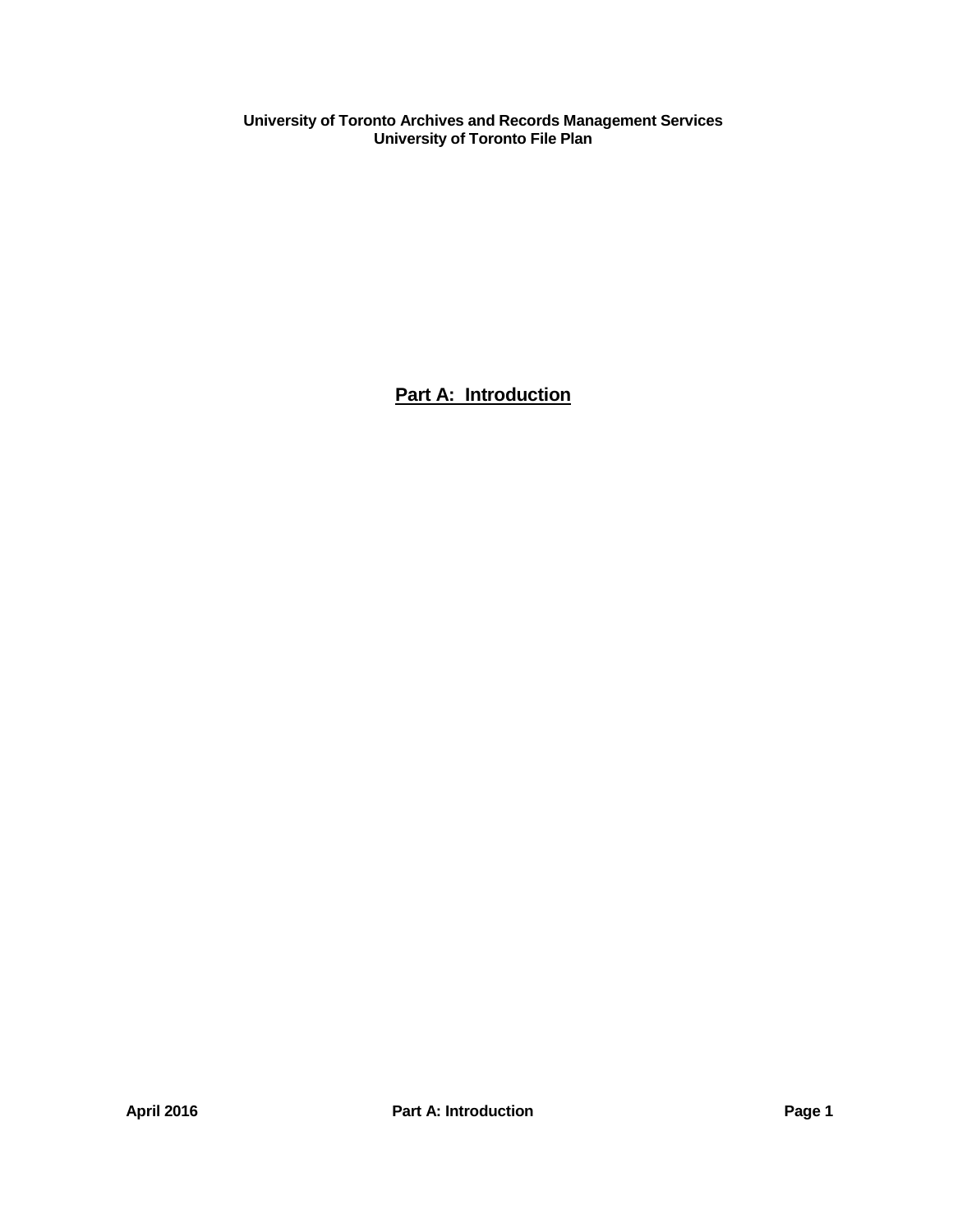# **TABLE OF CONTENTS**

|       | <b>PART A: INTRODUCTION</b> |
|-------|-----------------------------|
|       |                             |
| 1.0   |                             |
| 1.1   |                             |
| 1.2   |                             |
| 2.0   |                             |
| 3.0   |                             |
| 3.1   |                             |
| 3.2   |                             |
| 3.3   |                             |
| 3.4   |                             |
| 3.5   |                             |
| 3.6   |                             |
| 4.0   |                             |
| 4.1   |                             |
| 4.2   |                             |
| 4.3   |                             |
| 4.3.1 |                             |
| 4.3.2 |                             |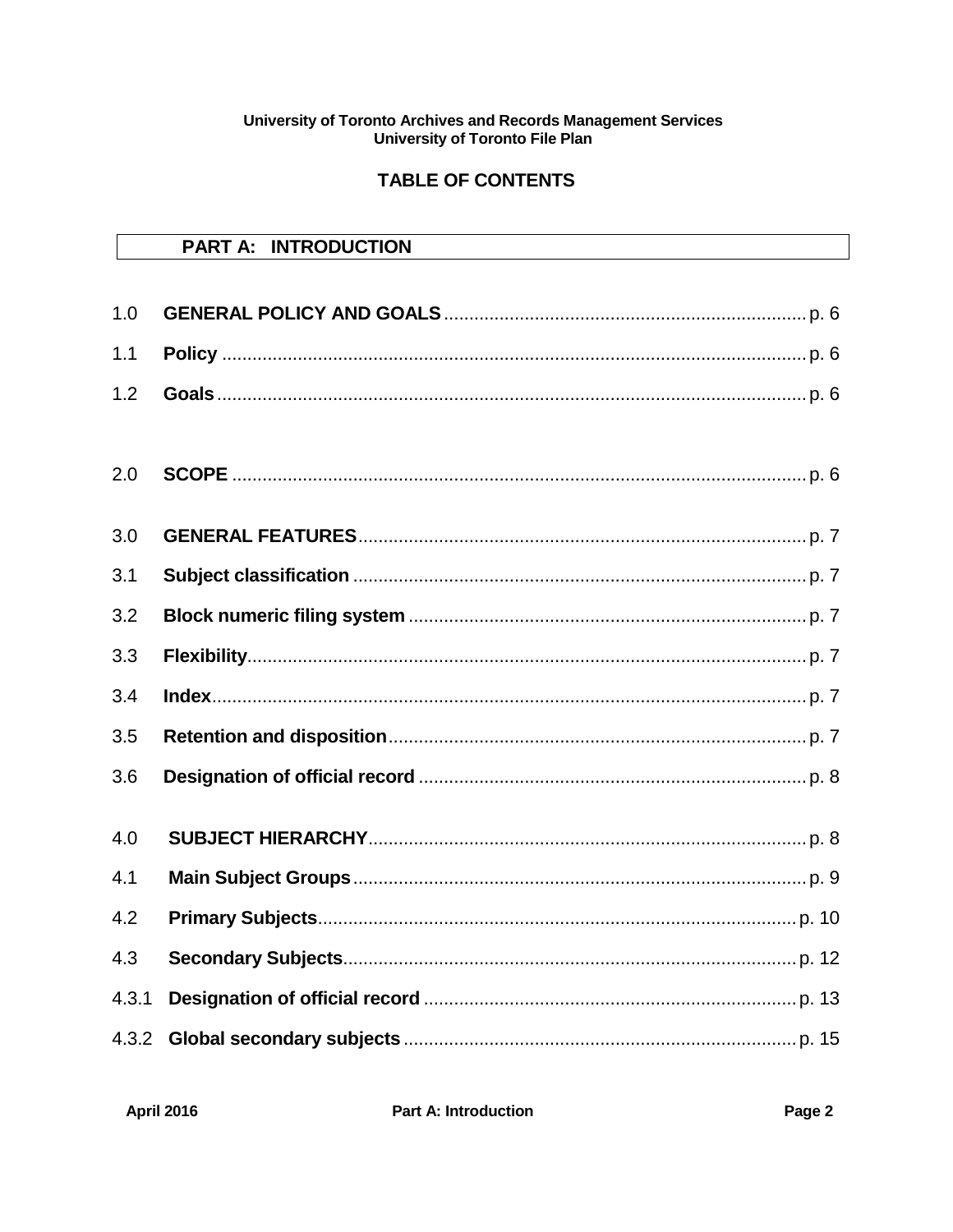| 4.4 |  |
|-----|--|
| 4.5 |  |
| 5.0 |  |
| 6.0 |  |
| 6.1 |  |
| 6.2 |  |
| 7.0 |  |
| 7.1 |  |
| 7.2 |  |
| 8.0 |  |
| 8.1 |  |
| 8.2 |  |
| 8.3 |  |
| 8.4 |  |
| 8.5 |  |
| 9.0 |  |
| 9.1 |  |
| 9.2 |  |
| 9.3 |  |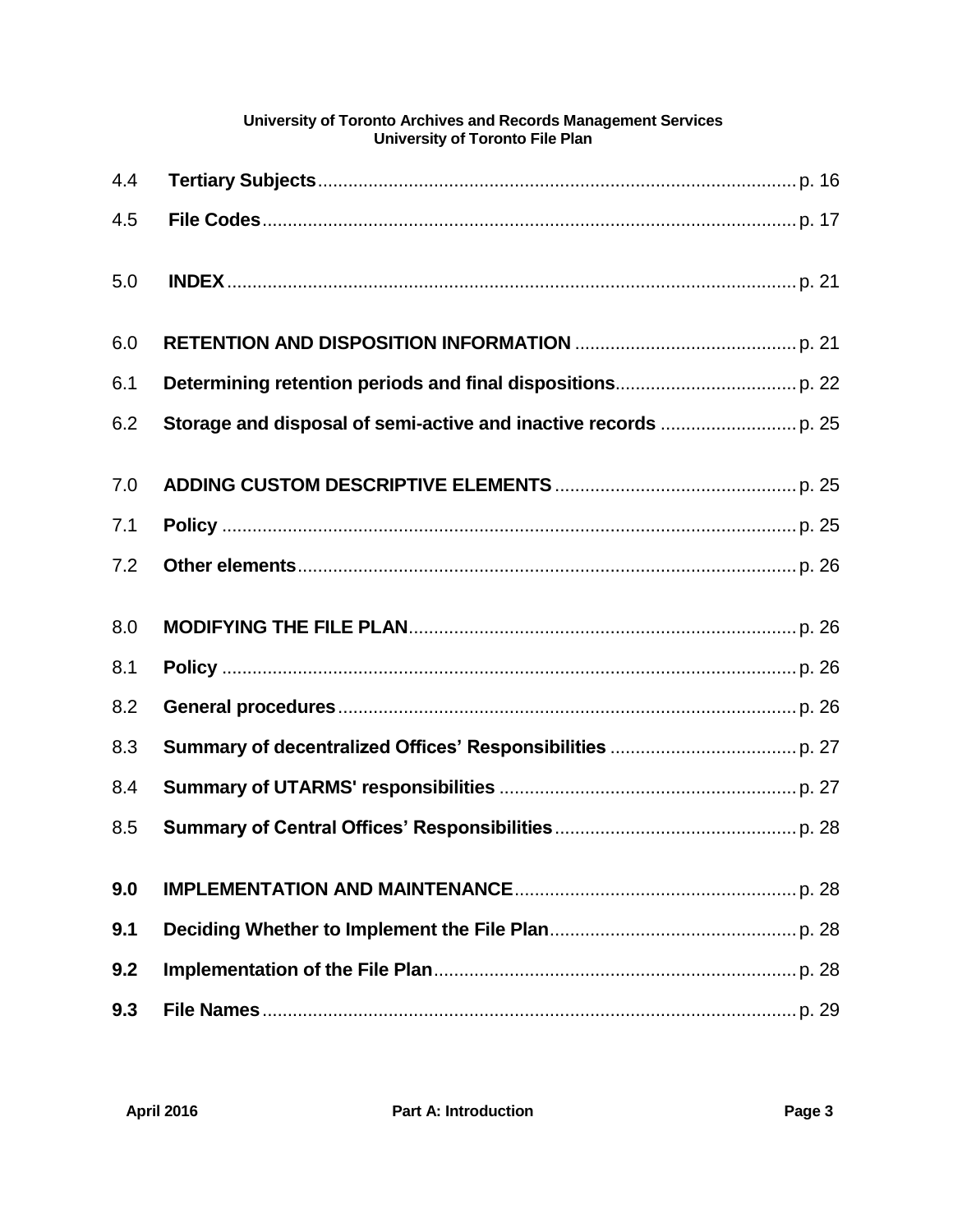# **PART B: FILE PLAN**

# **1. ADMINISTRATIVE RECORDS**

- 100-499 Administration
- 500-599 Buildings and Properties
- 600-699 Equipment and Supplies
- 700-799 Finance
- 800-899 Human Resources

# **2. OPERATIONAL RECORDS**

**PART C: INDEX**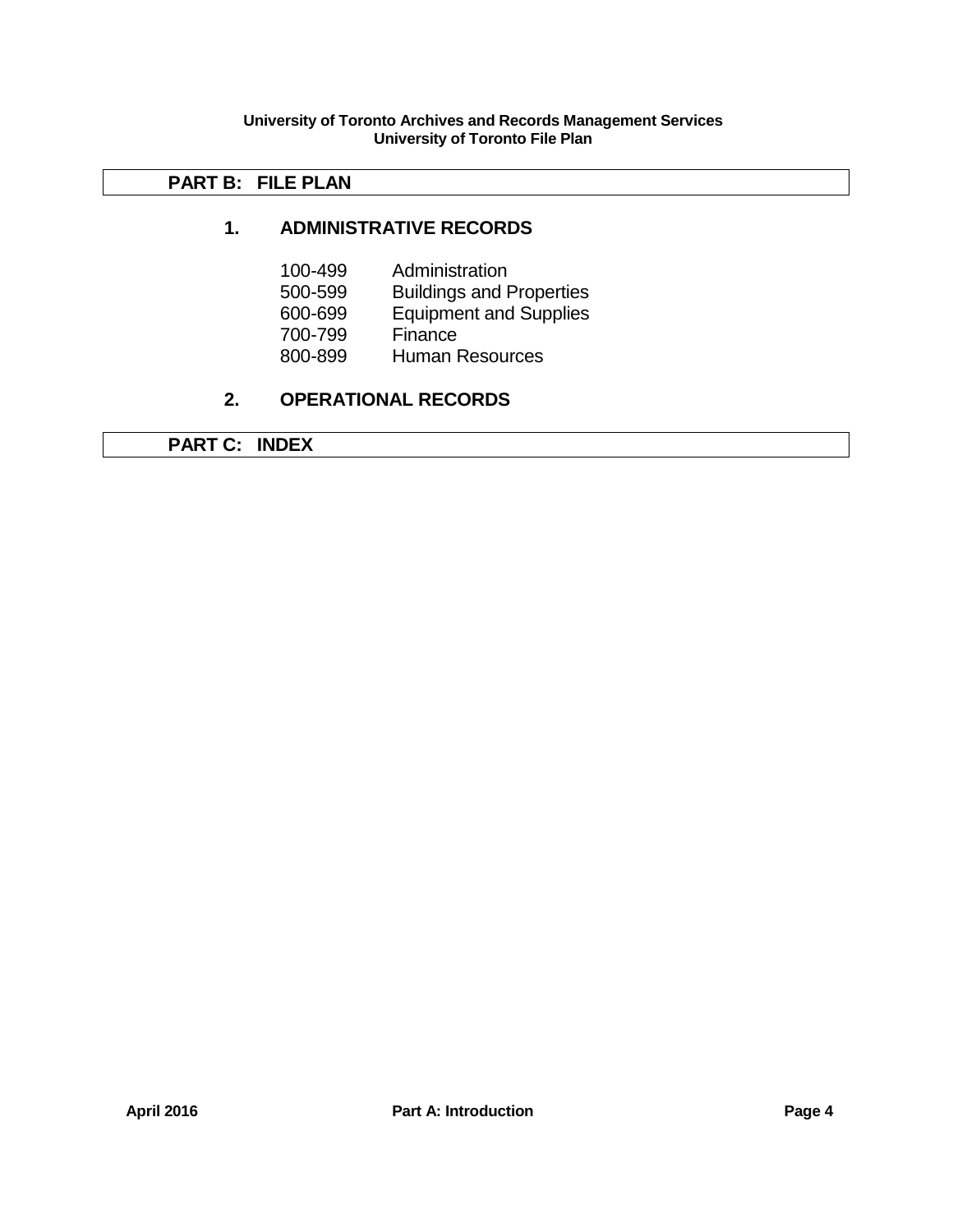# **PART A: INTRODUCTION**

If you have any questions about the University of Toronto File Plan, or would like to schedule a training session for your office, please contact the University of Toronto Archives and Records Management Services (UTARMS):

Loryl MacDonald, University Archivist Phone: 416-978-7656 E-mail: [loryl.macdonald@utoronto.ca](mailto:loryl.macdonald@utoronto.ca)

Tys Klumpenhouwer, Records Archivist Phone: 416-978-7658 E-mail: [t.klumpenhouwer@utoronto.ca](mailto:t.klumpenhouwer@utoronto.ca)

University of Toronto Archives and Records Management Services 120 St. George Street Toronto, ON M5S 1A5 Fax: 416-946-5343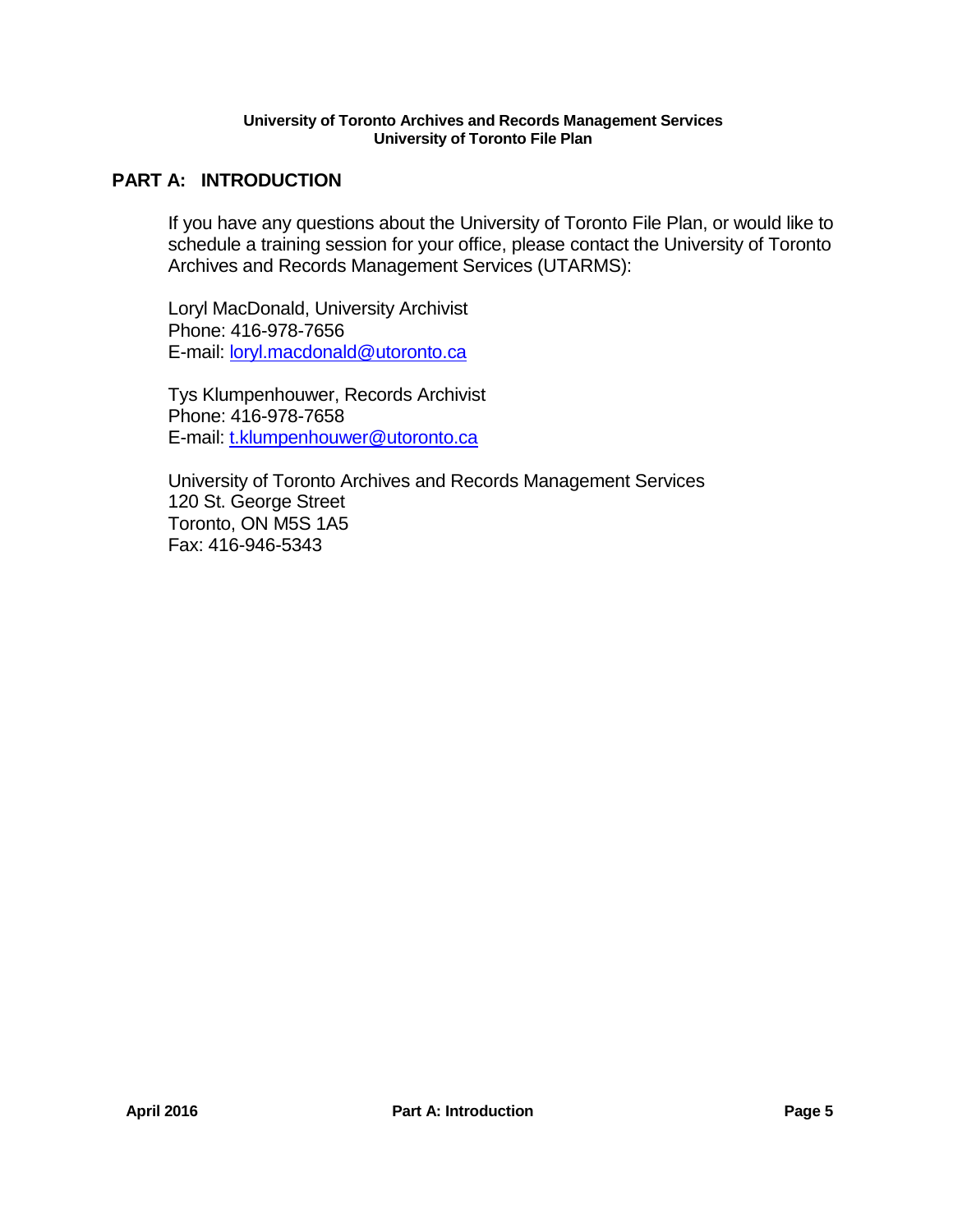# <span id="page-5-0"></span>**1.0 GENERAL POLICY AND GOALS**

# <span id="page-5-1"></span>**1.1 Policy**

The University of Toronto File Plan is the standard of record-keeping practices for all university records.

# <span id="page-5-2"></span>**1.2 Goals**

The File Plan has the following goals:

- to provide a systematic framework for the classification of all University records in their active, semi-active and inactive stages;
- to assist offices of the University in the orderly filing and retrieval of University records;
- to ensure that records are retained and destroyed or preserved in accordance with legal and fiscal requirements, archival value, and operational needs;
- to reduce the volume of records in University offices by providing guidelines on the retention and destruction of records;
- to distinguish between official University records and convenience copies or duplicates;
- to make it easier for administrative staff to move among offices by standardizing filing systems.

# <span id="page-5-3"></span>**2.0 SCOPE**

This edition of the File Plan provides a classification scheme and retention/disposition guidelines for administrative records only. This scheme and guidelines are provided in "PART A -- Administrative Records."

"PART B -- Operational Records" is to be developed by individual offices. Given the varying operational functions of University offices, each office will need to develop their own file classification scheme for their own operational records. UTARMS will provide advice on the development of file plans for operational records, either through file plan training sessions, information provided on the UTARMS Web Site, or direct consultations. UTARMS also hopes to develop a generic classification model for University operational records some time in the future.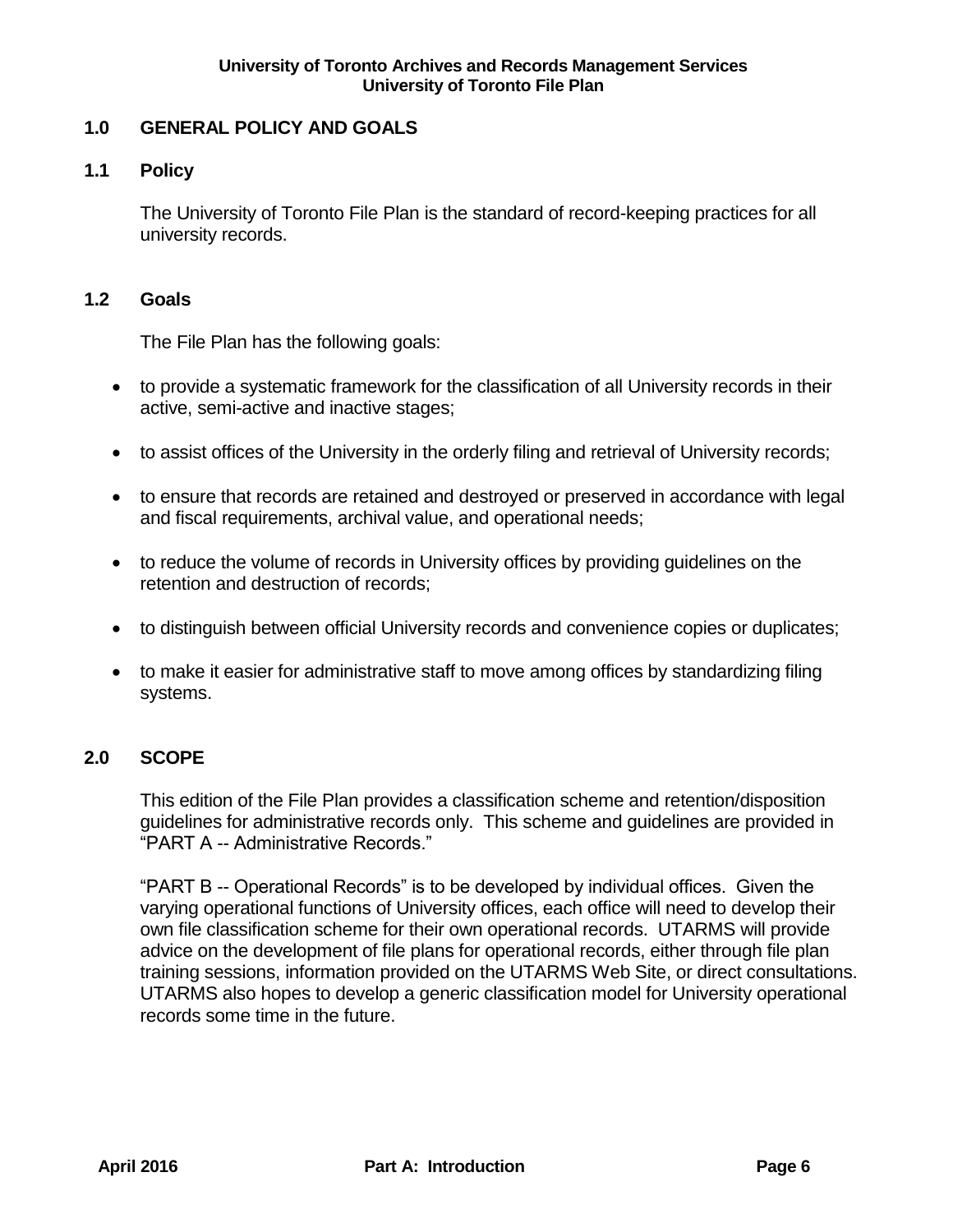## <span id="page-6-0"></span>**3.0 GENERAL FEATURES**

## <span id="page-6-1"></span>**3.1 Subject classification**

The File Plan is a **subject classification system**.

Records are classified by **subject**. Each **main subject group** (e.g. Administration, Buildings and Properties, Equipment and Supplies, Finance, and Human Resources) divides records into primary subjects. Primary subjects are further divided into secondary subjects. Further divisions by tertiary subjects or file codes may be added if required.

## <span id="page-6-2"></span>**3.2 Block numeric filing system**

The File Plan incorporates a **block numeric filing system**.

Each main subject group has been allotted a **block of classification numbers**. Each primary, secondary, and tertiary subject is identified by a unique number.

#### <span id="page-6-3"></span>**3.3 Flexibility**

The File Plan is **flexible**.

University offices can add tertiary subjects and create file codes. They can recommend changes to primary and secondaries to UTARMS. In some cases, secondaries can be combined or created. University offices may add additional cross-references to the index and body of the File Plan.

## <span id="page-6-4"></span>**3.4 Index**

The File Plan is **indexed**.

The **Index** makes it easier to locate appropriate subject headings in the File Plan.

#### <span id="page-6-5"></span>**3.5 Retention and disposition**

The File Plan states **retention and disposition requirements**.

Retention periods and final disposition of records are indicated at the secondary level for most administrative records.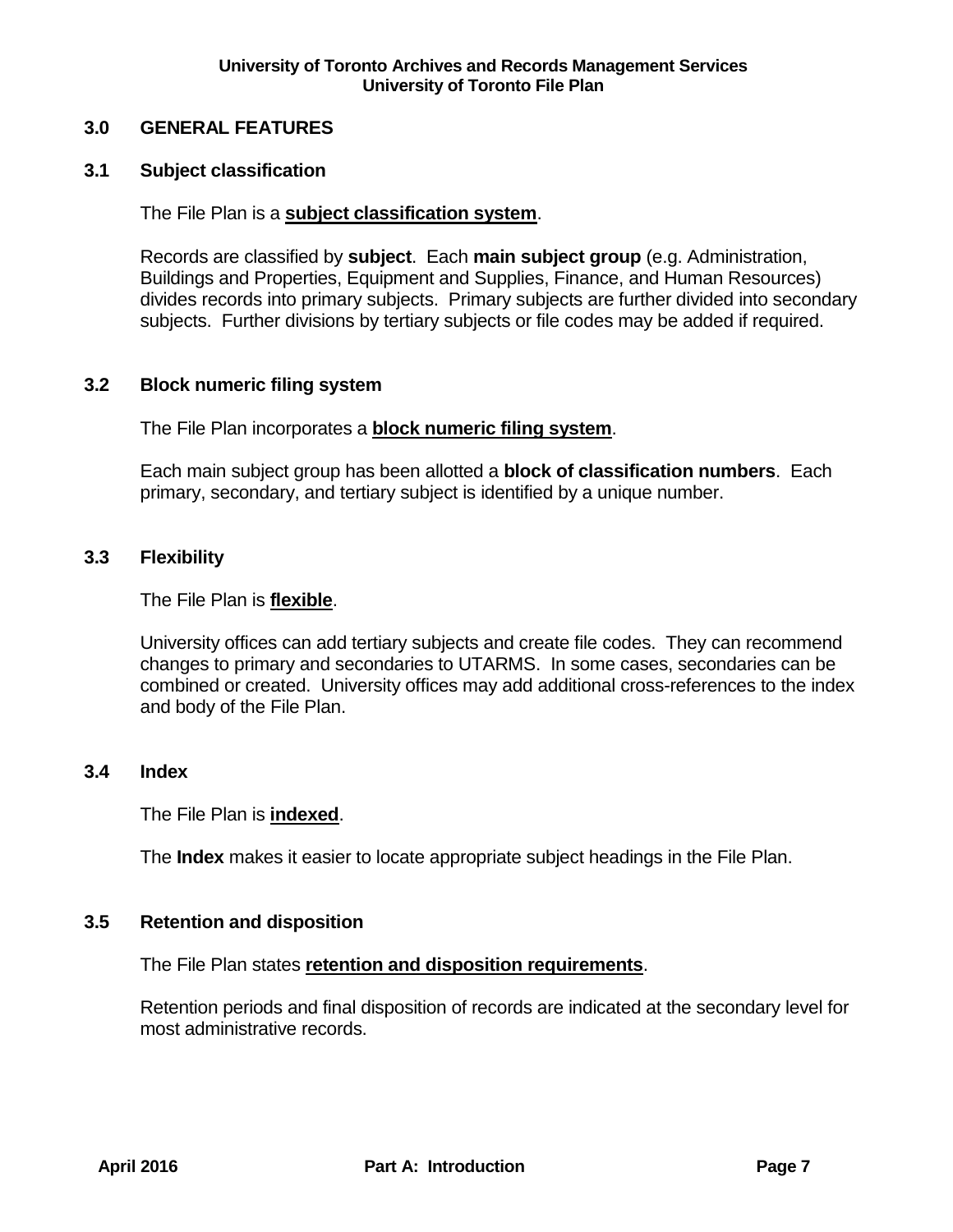# <span id="page-7-0"></span>**3.6 Designation of official record**

The File Plan designates the **office(s) of primary responsibility for official records**.

The coding of each secondary level classification indicates whether a central office (ie. the Controller's office or central Human Resources) or the decentralized offices have primary responsibility for the official record.

# <span id="page-7-1"></span>**4.0 HIERARCHY**

The File Plan arranges file subjects in a logical, hierarchical manner, from the general to the specific, i.e. from main subject groups to specific file codes.

Each main subject group is comprised of a number of primary subjects. These in turn are divided into secondary, and possibly tertiary subjects. At the most specific level, file codes identify individual file. The following diagram illustrates these relationships:



Each main subject group has been assigned a block of classification numbers. Each primary subject has been given a primary classification number that falls within the range specified for the related main subject group. Specific files have an additional secondary (and sometimes tertiary) file number and are arranged by a specific file code.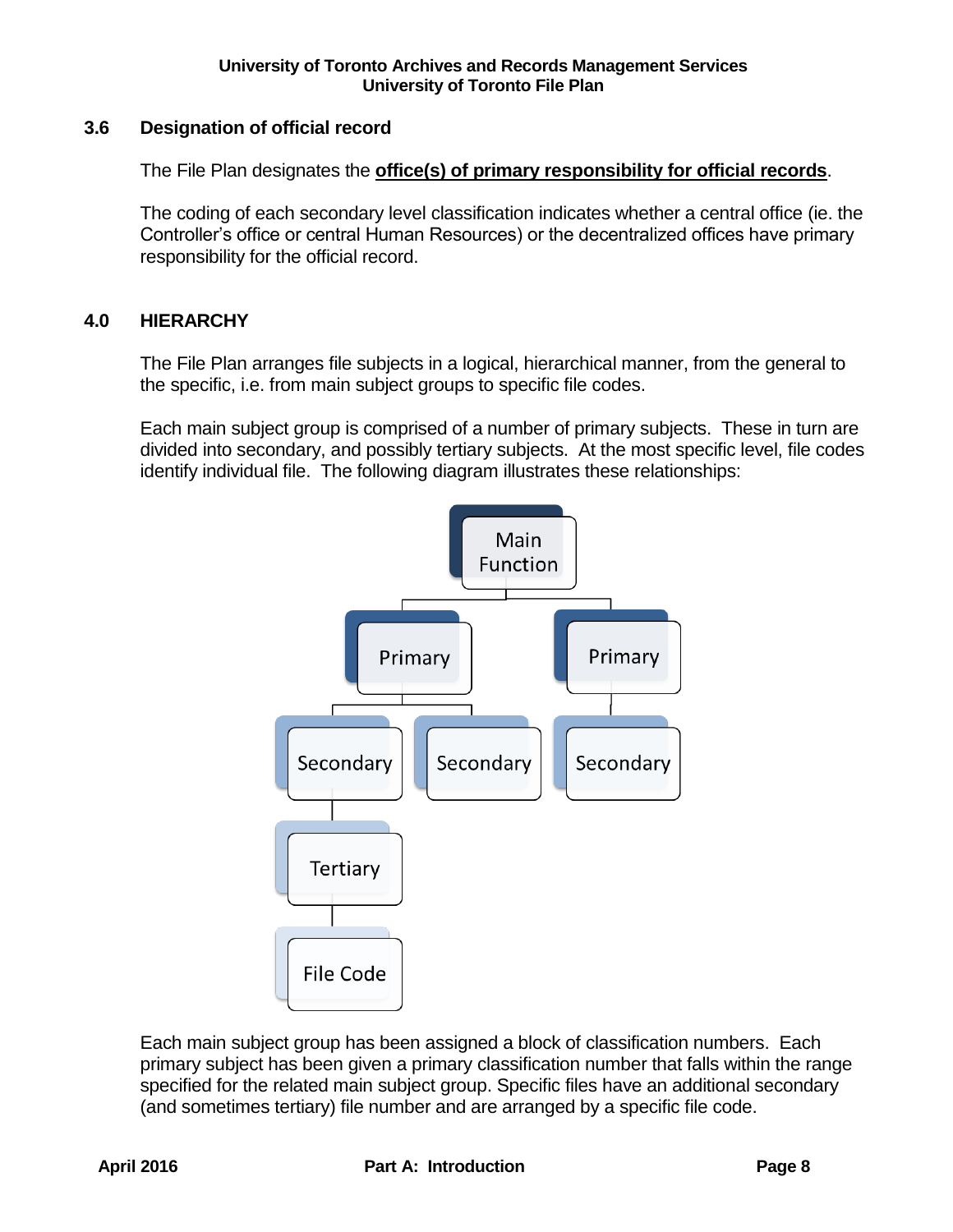# <span id="page-8-0"></span>**4.1 Main Subject Groups**

The File Plan includes the following main subject groups, which have been assigned blocks of classification numbers:

| <b>Block Numbers</b> | <b>Main Subject Group</b>       |
|----------------------|---------------------------------|
| 100-499              | <b>ADMINISTRATION</b>           |
| 500-599              | <b>BUILDINGS AND PROPERTIES</b> |
| 600-699              | <b>EQUIPMENT AND SUPPLIES</b>   |
| 700-799              | <b>FINANCE</b>                  |
| 800-899              | <b>HUMAN RESOURCES</b>          |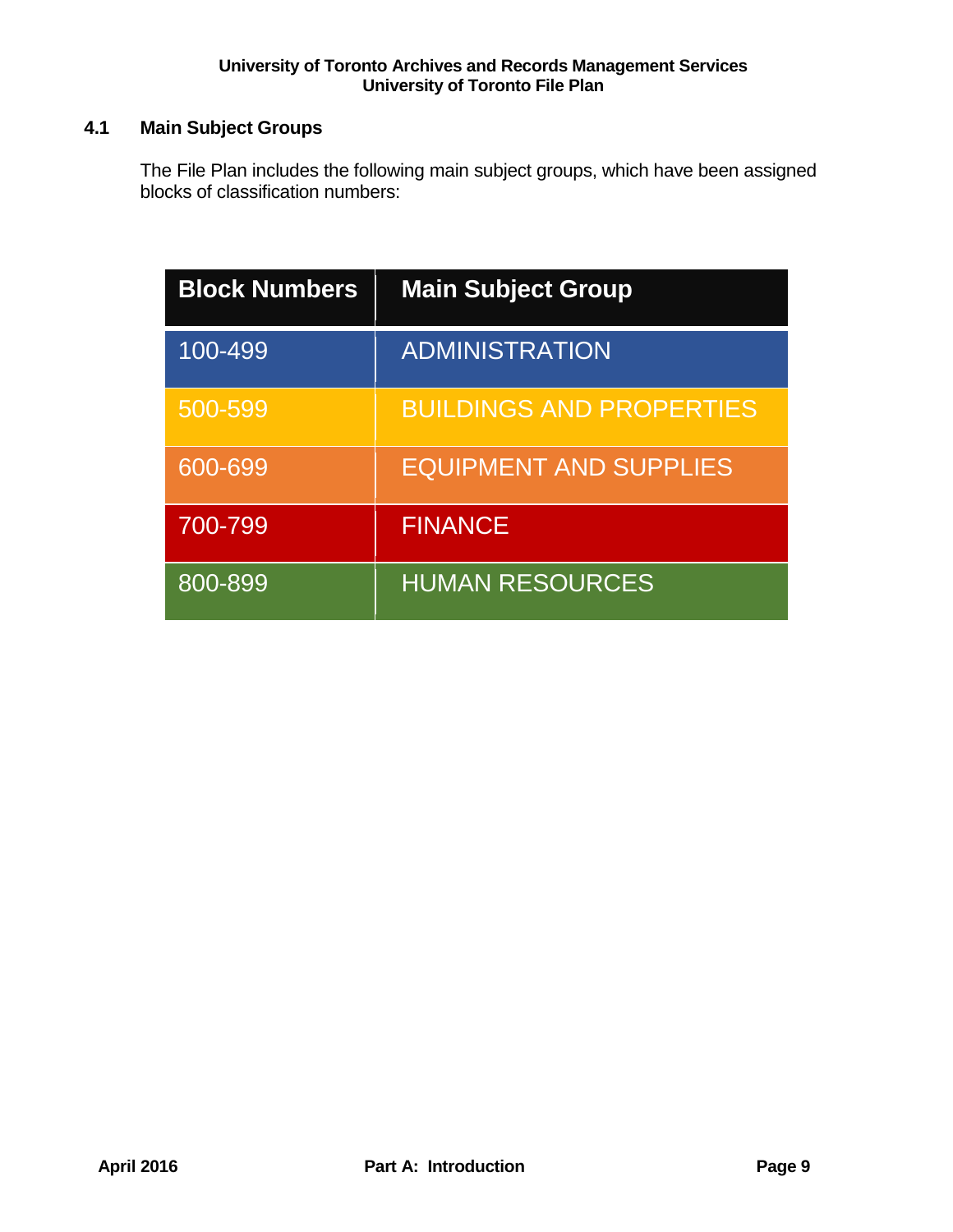# <span id="page-9-0"></span>**4.2 Primary Subjects**

All primary subjects are grouped into one of five main subject groups. For example, the primary relating to "Maintenance and Repairs" belongs to the "Equipment and Supplies" main subject group and the primary "Accounts Payable" belongs to the "Finance" main subject group.

For example, within the "Finance" main subject group, the following primary subjects have been identified:

| <b>Block Number</b> | <b>Primary Group</b>       |
|---------------------|----------------------------|
| 700                 | <b>FINANCE - GENERAL</b>   |
| 710                 | <b>ACCOUNTS PAYABLE</b>    |
| 720                 | <b>ACCOUNTS RECEIVABLE</b> |
| 730                 | <b>BANKING / CASHIER'S</b> |
| 735                 | <b>FEES (NON-STUDENT)</b>  |
| 740                 | <b>PETTY CASH</b>          |
| 745                 | PERSONAL EXPENSES          |
| 750                 | <b>PURCHASING</b>          |
| 760                 | <b>RESTRICTED FUNDS</b>    |
| 765                 | <b>STUDENTS</b>            |
| 770                 | <b>TAX RETURNS</b>         |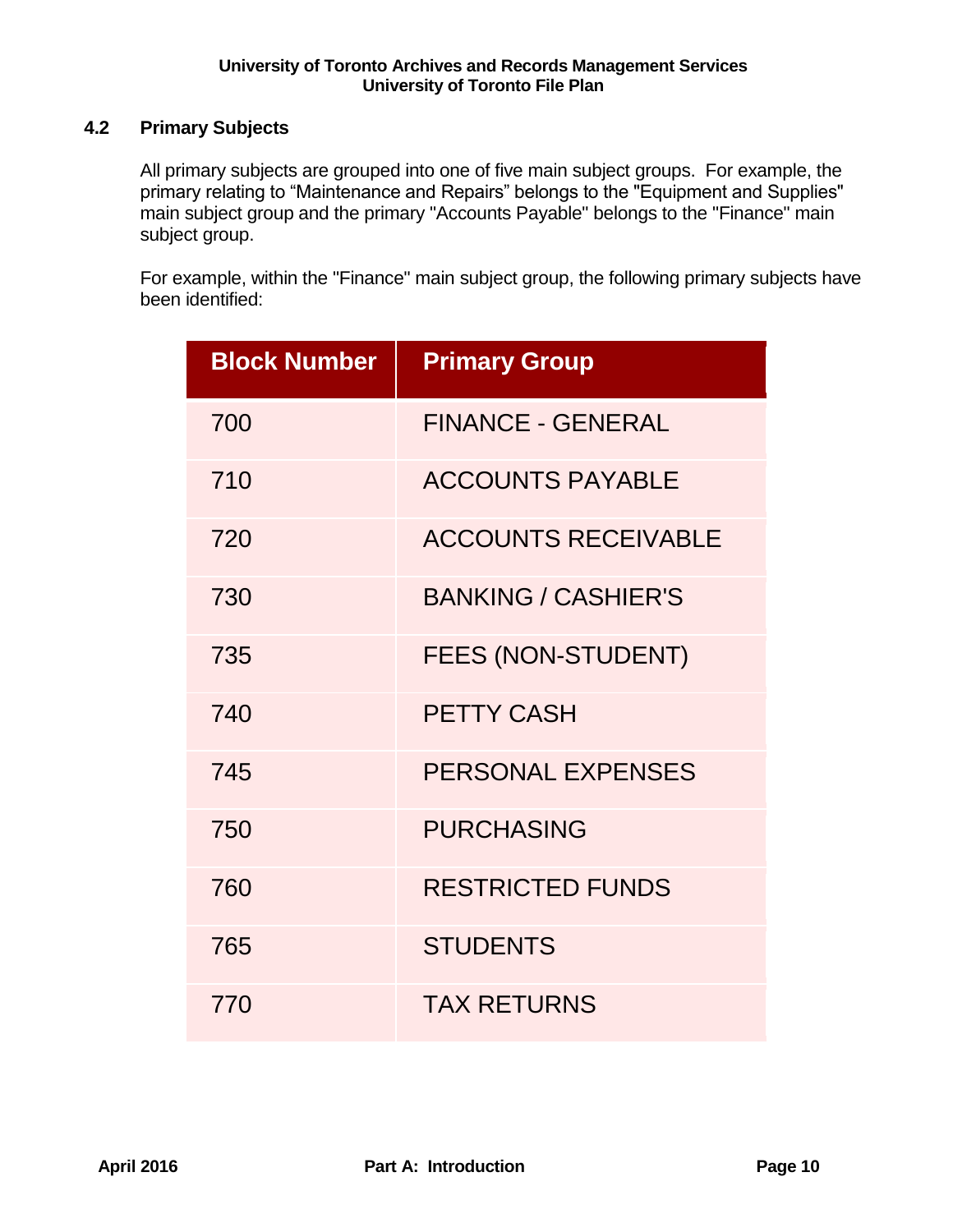Primary subjects are arranged in **alphabetical order** within each main subject group. This does not apply to the first assigned primary number of each subject group, which is reserved for "GENERAL" materials.

The File Plan provides a **definition** of all primary subjects, explaining the types of records to be filed under each primary heading. For example:

# **710 Accounts Payable**

*Includes records relating to accounts payable to creditors, either general accounting records or supporting records such as invoices, receipts and other statements by name of supplier or individual creditor.*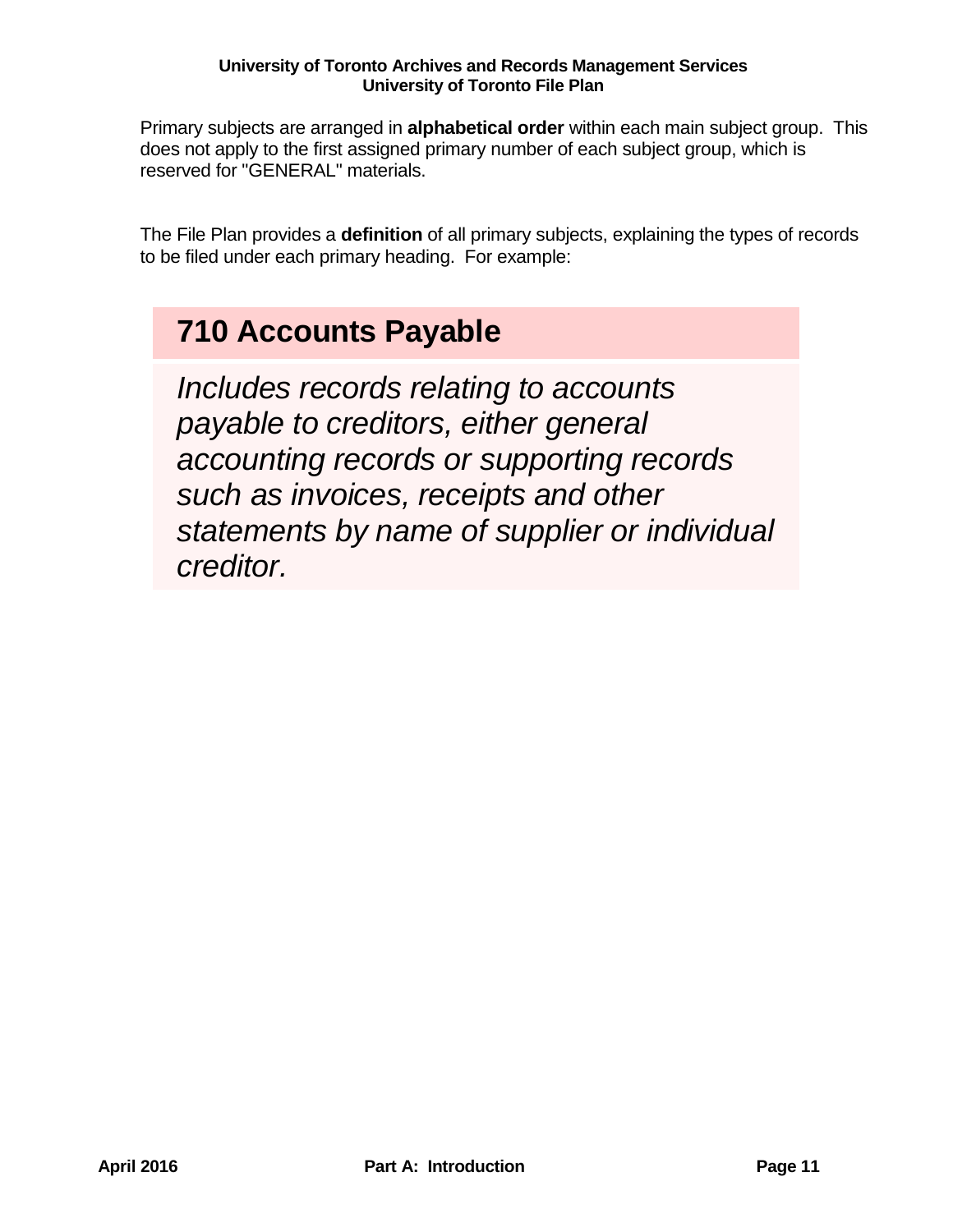# <span id="page-11-0"></span>**4.3 Secondary Subjects**

The primary subject constitutes only the first portion of the file classification. In order to classify a file more specifically, a secondary subject is always added.

The primary classification number is **always followed by a dash ("-") and a secondary number** which completes the file number and represents the specific file subject.

| Primary<br>Number   | For example: |                                   | Primary Group                                                                                                                                                                                                               | Description |                 |  |
|---------------------|--------------|-----------------------------------|-----------------------------------------------------------------------------------------------------------------------------------------------------------------------------------------------------------------------------|-------------|-----------------|--|
|                     | 710          | <b>Accounts</b><br><b>Payable</b> | Includes records relating to accounts payable to<br>creditors, either general accounting records or<br>supporting records such as invoices, receipts<br>and other statements by name of supplier or<br>individual creditor. |             |                 |  |
| Secondary<br>Number | $-00$        |                                   | Policy and procedures                                                                                                                                                                                                       |             | Secondary Group |  |
|                     | $-01$        | General                           |                                                                                                                                                                                                                             |             |                 |  |
|                     | $-02$        |                                   | Accountable advance documents                                                                                                                                                                                               |             |                 |  |
|                     | $-03$        | Packing slips                     |                                                                                                                                                                                                                             |             |                 |  |
|                     | $-04$        |                                   | Purchase card statements                                                                                                                                                                                                    |             |                 |  |
|                     | $-05$        |                                   | <b>Suppliers invoices</b>                                                                                                                                                                                                   |             |                 |  |
|                     | $-50$        |                                   | Cheque registers                                                                                                                                                                                                            |             |                 |  |
|                     | $-51$        |                                   | Foreign drafts                                                                                                                                                                                                              |             |                 |  |
|                     | $-52$        |                                   | U of T Press charge lists                                                                                                                                                                                                   |             |                 |  |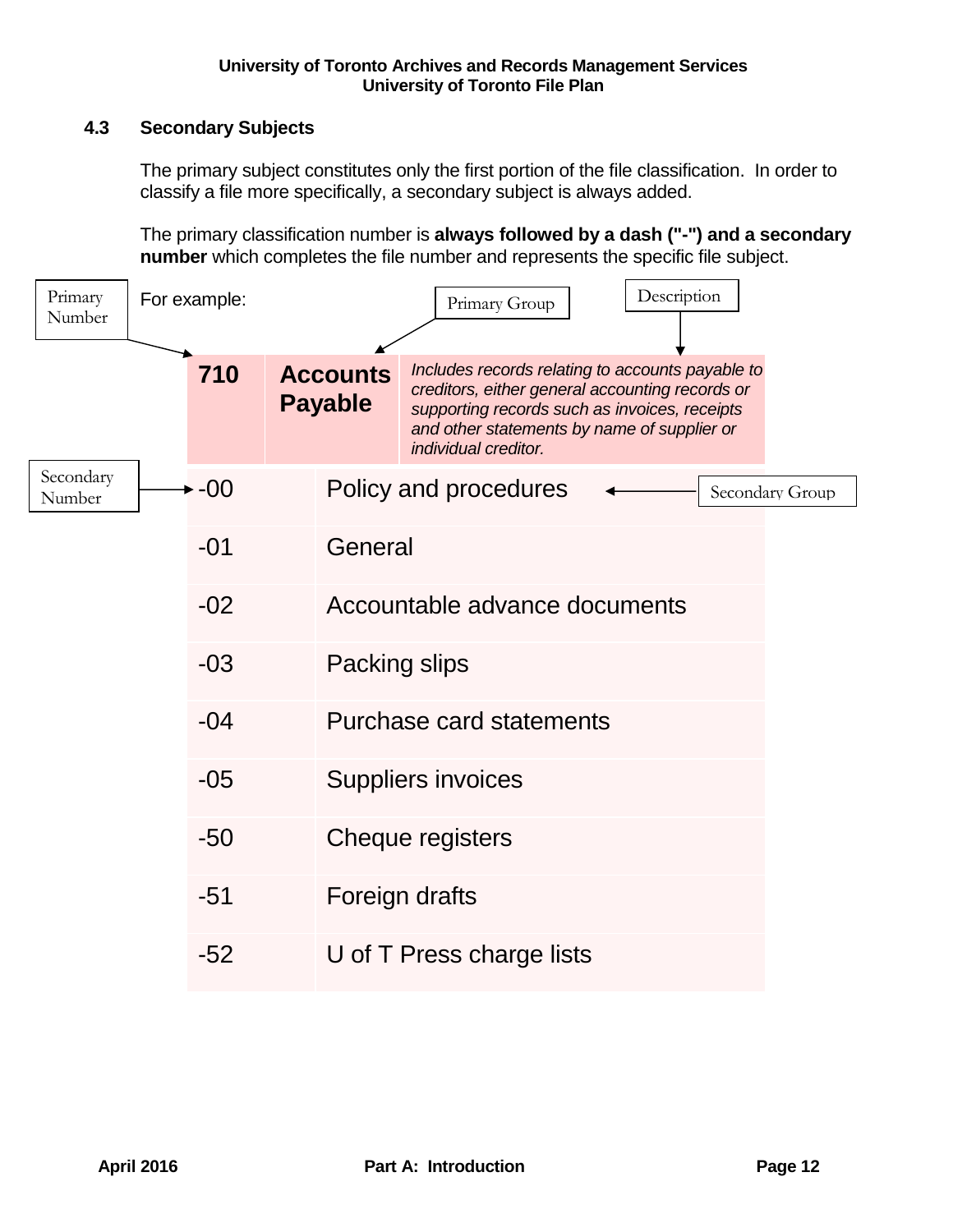# <span id="page-12-0"></span>**4.3.1 Designation of office of primary responsibility for the official record**

For legal, fiscal or archival purposes, only one set of University records is required. This set is considered to be the official records of the University. Other University offices may choose to keep additional copies of University records for operational purposes or convenience, but these records do not need to be maintained in accordance with the File Plan. Rather, unofficial records can be destroyed once they are no longer needed by the office holding them. Distinguishing between official and unofficial university records is important because it ensures that only one set of official records is being managed and maintained as opposed to several sets.

To distinguish between official university records and duplicate copies or sets of copies, the File Plan designates which office(s) has primary responsibility for official university records at the secondary subject level.

For secondary subjects where the **official record resides with the decentralized offices** (i.e. not the central offices such as the Office of the Controller or Central Human Resources) secondary numbers starting at "**-00", "-01", "02**", "**-03**", "**-04**", etc. until "**-49**" are used. This range of secondary subject numbers is used regardless of where the records are held (ie. by central or decentralized offices). When records have secondary subject codes that falls in the –00 to –49 range, only the decentralized offices hold the official record for that secondary subject group. Consequently, the decentralized offices must maintain these records in accordance with the retention and disposition schedule. Similarly, when records have secondary subject codes in the –00 to –49 range, it is understood that the centralized offices hold only convenience copies which they can destroy when they choose.

For secondary subjects where the **official record resides with the centralized offices** secondary numbers starting at "**-50**", "**-51**", "**-52**", etc. until "**-99**" are used. This range of secondary subject numbers is used regardless of where the records are held, (ie. by central or decentralized offices). When records have secondary subject codes in the –50 to –99 range, only the centralized offices hold the official record for that secondary subject group. Consequently, the central offices must maintain these records in accordance with the retention and disposition schedule. Similarly, when records have secondary subject codes that fall into the –50 to –99 range, it is understood that the decentralized offices hold only convenience copies which they can destroy when they choose.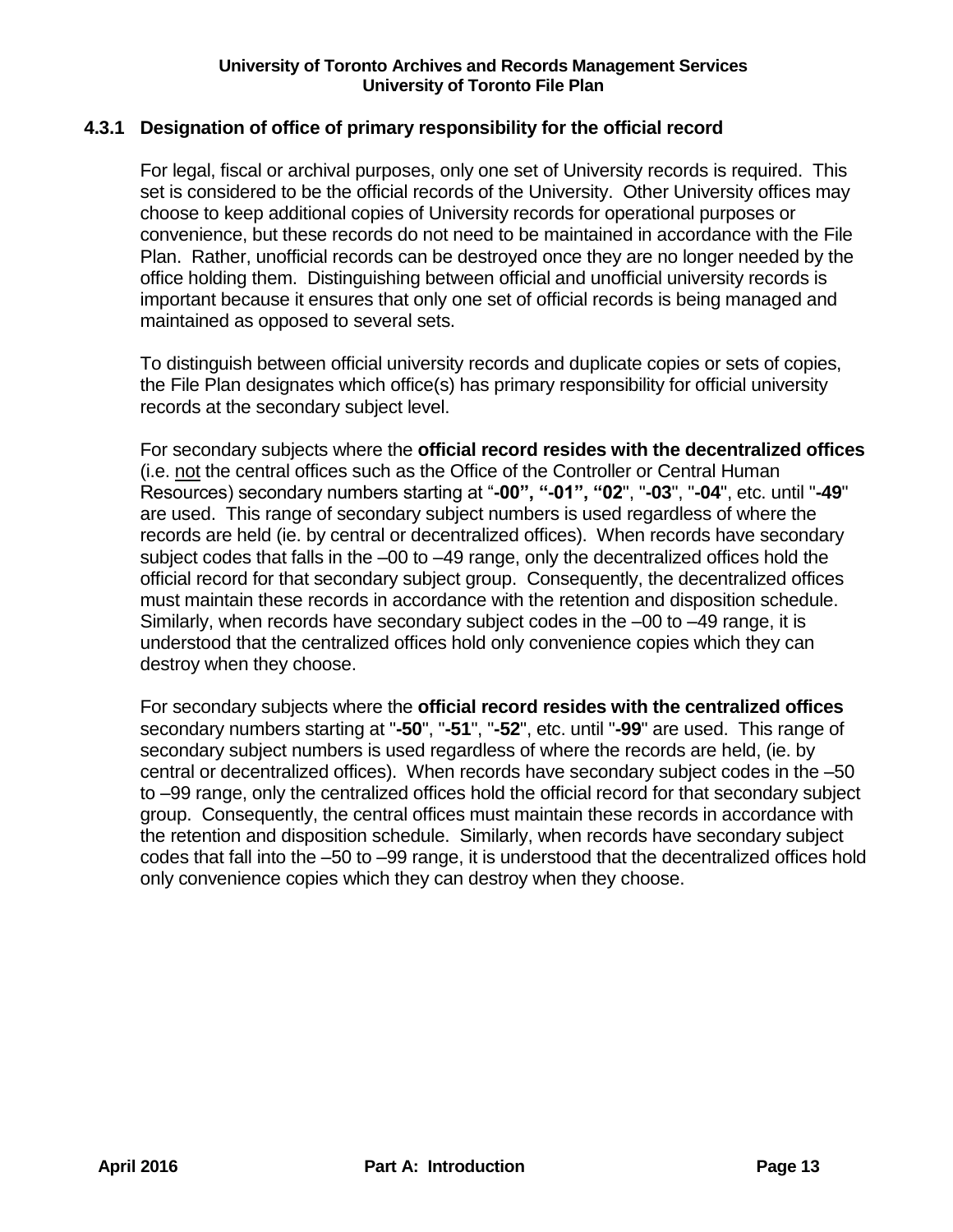For example:



<span id="page-13-0"></span>It is important to note that for the Administration, Buildings & Properties, and Equipment & Supplies main subject groups, **all** of the official records reside with the decentralized offices. Therefore, none of the secondaries in these three main subject groups will be coded in the –50 to –99 range.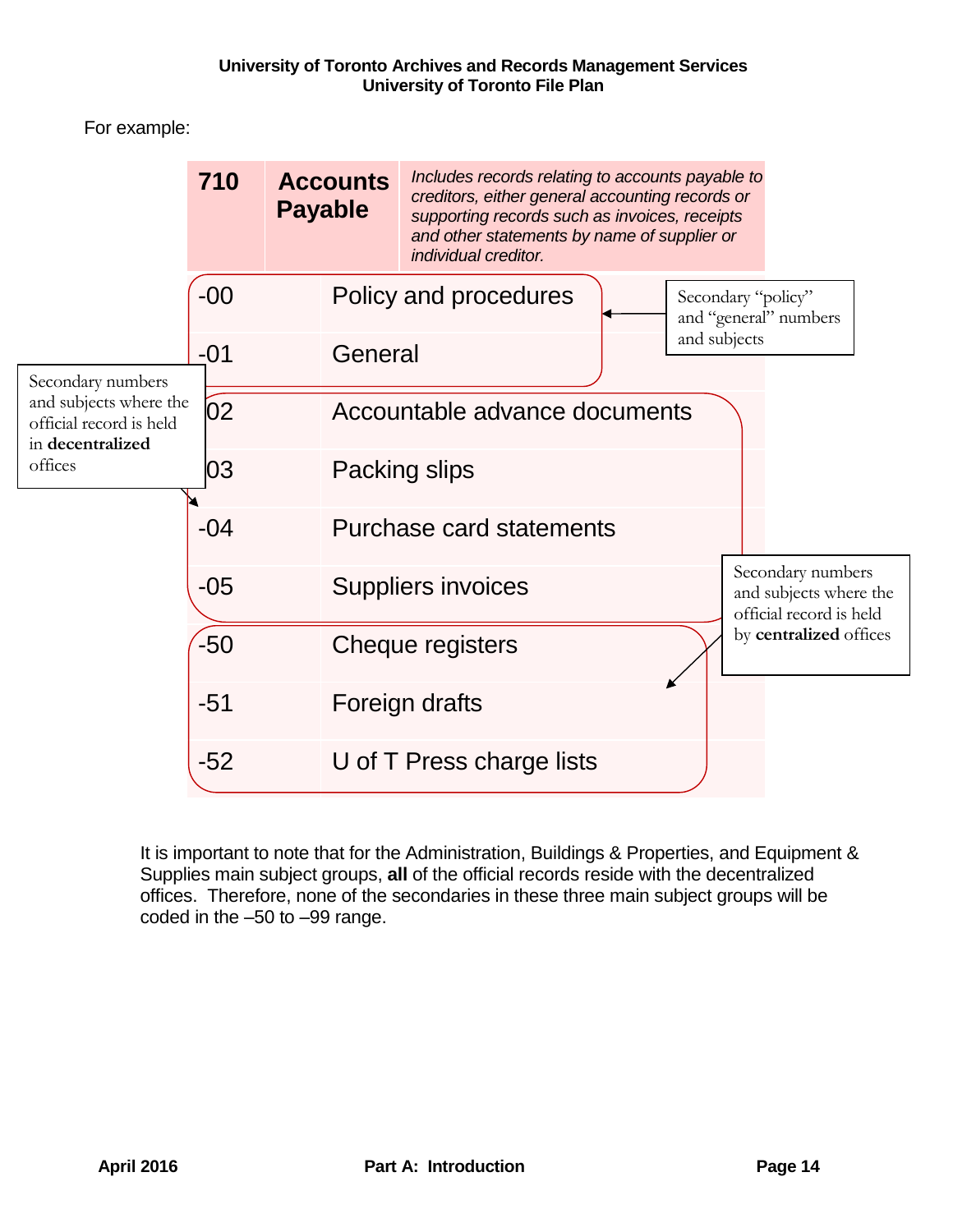## **4.3.2 Global secondary subjects**

Some secondaries apply to all primaries or to all primaries within a main subject group. These secondaries are called "global secondaries" or, simply, "globals."

Two globals have been developed which apply to all primaries in the University File Plan. They are defined as follows:

**Policy and procedures:** records associated with a specific primary that relate to policy and procedures;

**General**: records associated with a specific primary that are of a general nature or of too low a volume to justify the creation of a separate secondary.

The global secondary Policy and Procedures is always coded "**-00**" and the global secondary General is always coded "**-01**". Even when no actual policy or general file exists within a given primary subject, the numbers "-00" or "-01" are never used for other purposes.

Other global secondaries have been defined for the Administration, Buildings & Properties, and Equipment & Supplies main subject groups. They are defined as follows:

**Subject files:** records associated with a specific primary that relate to particular subjects and are arranged according to general information content. Subject files are usually thirdparty reference materials;

**Case files:** records associated with a specific primary that relate to a particular action, event, person, product, unit, etc. Case files are not typically third-party reference materials but are materials generated or received by the office in the course of performing its administrative duties;

**Committees:** records associated with a specific primary that are generated or received by committees, councils, etc.

**Reports and statistics:** records associated with a specific primary that consist of reports and statistics.

The global secondary Subject files is always coded "**-02**", the global secondary Case files is always coded "-**03**", the global secondary Committees is always coded "-**04**", and the Reports and Statistics global secondary is always coded "-**05**".

These four global secondaries (Subject files, Case files, Committees, and Reports and Statistics) should **not** be applied to the Finance or Human Resources main subject groups of the File Plan.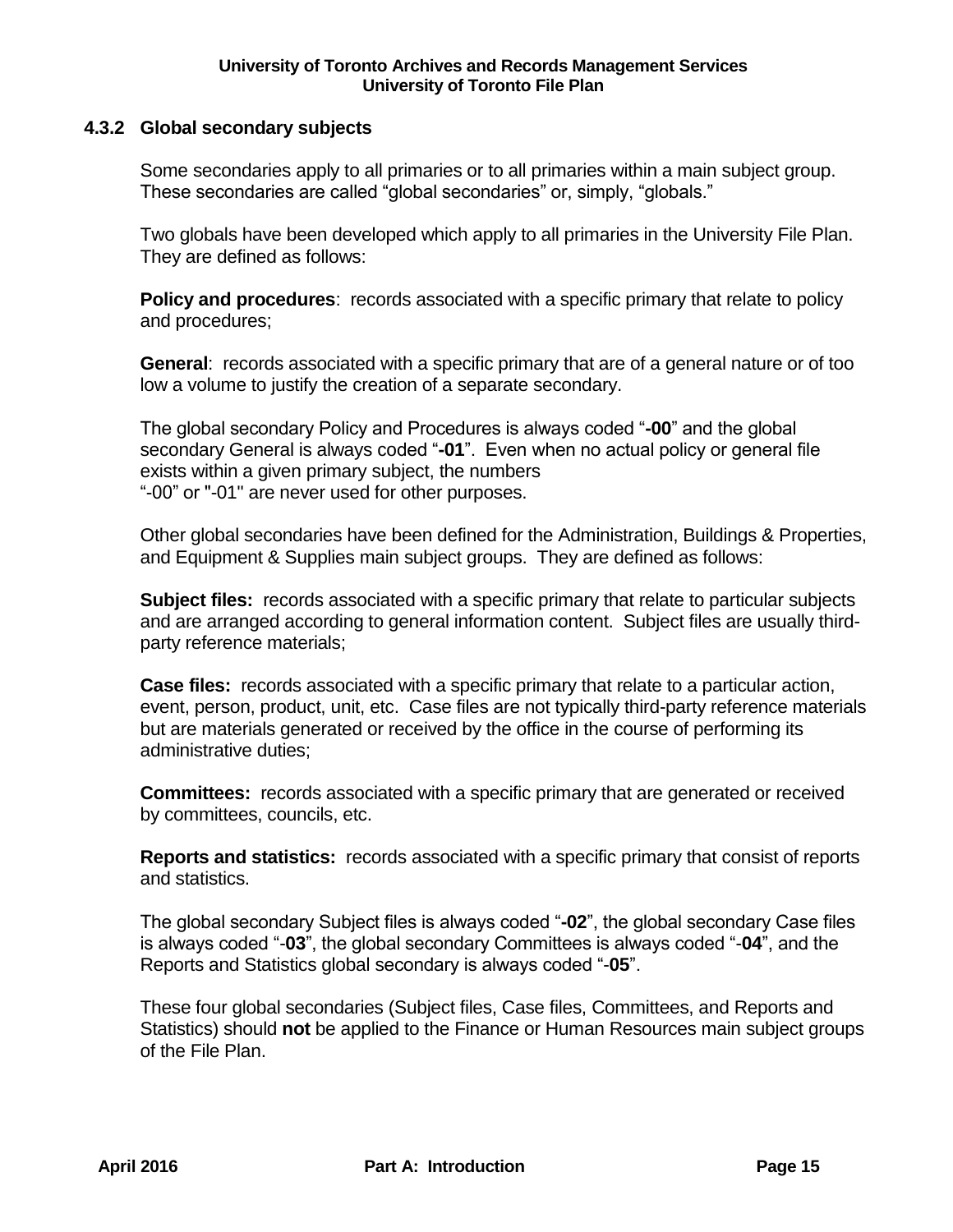# <span id="page-15-0"></span>**4.4 Tertiary Subjects**

Tertiary file subjects and tertiary numbers can be added to provide additional detail by dividing secondary subjects into sub-subjects.

For example:

|                                  | 750      |               | <b>Purchasing</b>              | Consists of records relating to the acquisition of<br>goods and services, including general records and<br>supporting documentation and records pertaining to<br>duties and taxes related to the acquisition of goods<br>and services. |  |  |
|----------------------------------|----------|---------------|--------------------------------|----------------------------------------------------------------------------------------------------------------------------------------------------------------------------------------------------------------------------------------|--|--|
|                                  | $-00$    |               |                                | Policy and procedures                                                                                                                                                                                                                  |  |  |
|                                  | $-01$    |               | General                        |                                                                                                                                                                                                                                        |  |  |
|                                  | $-02$    |               |                                | <b>Purchase Orders</b>                                                                                                                                                                                                                 |  |  |
| Tertiary numbers<br>and subjects |          | ÷<br>$2 - 01$ |                                | Purchase Orders - (external)                                                                                                                                                                                                           |  |  |
|                                  | $-02-02$ |               |                                | Purchase Orders - (internal)                                                                                                                                                                                                           |  |  |
|                                  |          |               | Brokerage and traffic invoices |                                                                                                                                                                                                                                        |  |  |
|                                  | $-51$    |               |                                | Distribution of charges                                                                                                                                                                                                                |  |  |
|                                  | $-52$    |               | <b>Tenders</b>                 |                                                                                                                                                                                                                                        |  |  |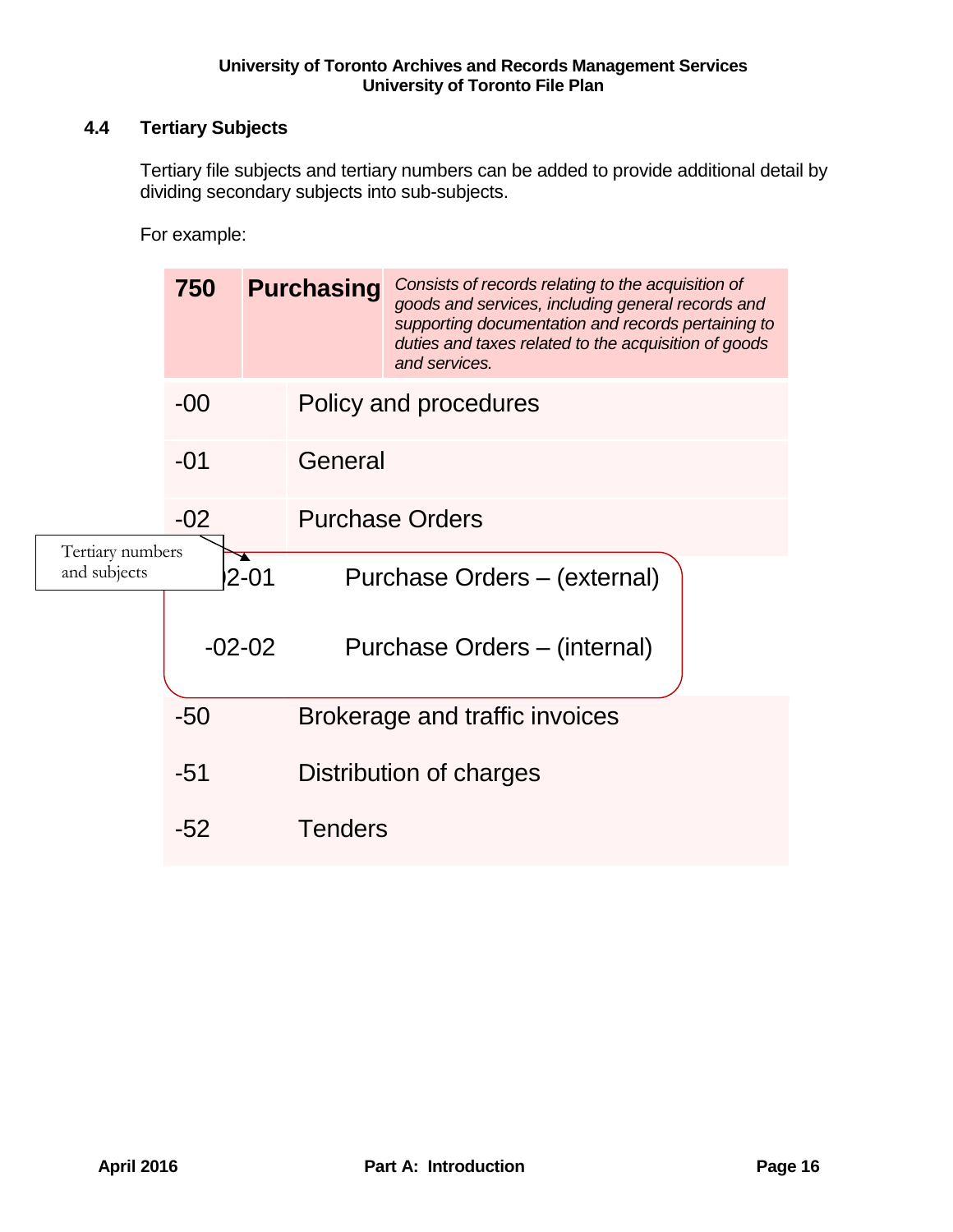Tertiaries are most frequently used with global secondaries.

For example:

| 180        | <b>External</b><br><b>Educational</b><br><b>Relations</b> | Records documenting relations between the<br>University and other educational<br>institutions. For records relating to<br>internal educational relations, see 260<br><b>Internal University Relations.</b> |
|------------|-----------------------------------------------------------|------------------------------------------------------------------------------------------------------------------------------------------------------------------------------------------------------------|
| $-00$      | <b>Policies and Procedures</b>                            |                                                                                                                                                                                                            |
| $-01$      | General                                                   |                                                                                                                                                                                                            |
| $-02$      | <b>Subject files</b>                                      | Tertiary numbers and                                                                                                                                                                                       |
| $-03$      | <b>Case files</b>                                         | subjects                                                                                                                                                                                                   |
| $-03 - 01$ | <b>McGill University</b>                                  |                                                                                                                                                                                                            |
| $-03-02$   | <b>Ryerson University</b>                                 |                                                                                                                                                                                                            |
| $-03-03$   | University of Alberta                                     |                                                                                                                                                                                                            |
| 03-04      |                                                           | University of British Columbia                                                                                                                                                                             |

# <span id="page-16-0"></span>**4.5 File Codes**

File codes are symbols or numbers that represent a particular location, time period, organization, etc., and that are added to the subject numbers to facilitate the classification, filing or retrieving of records. They are **placed at the end of the complete subject classification number after a backslash ("/").**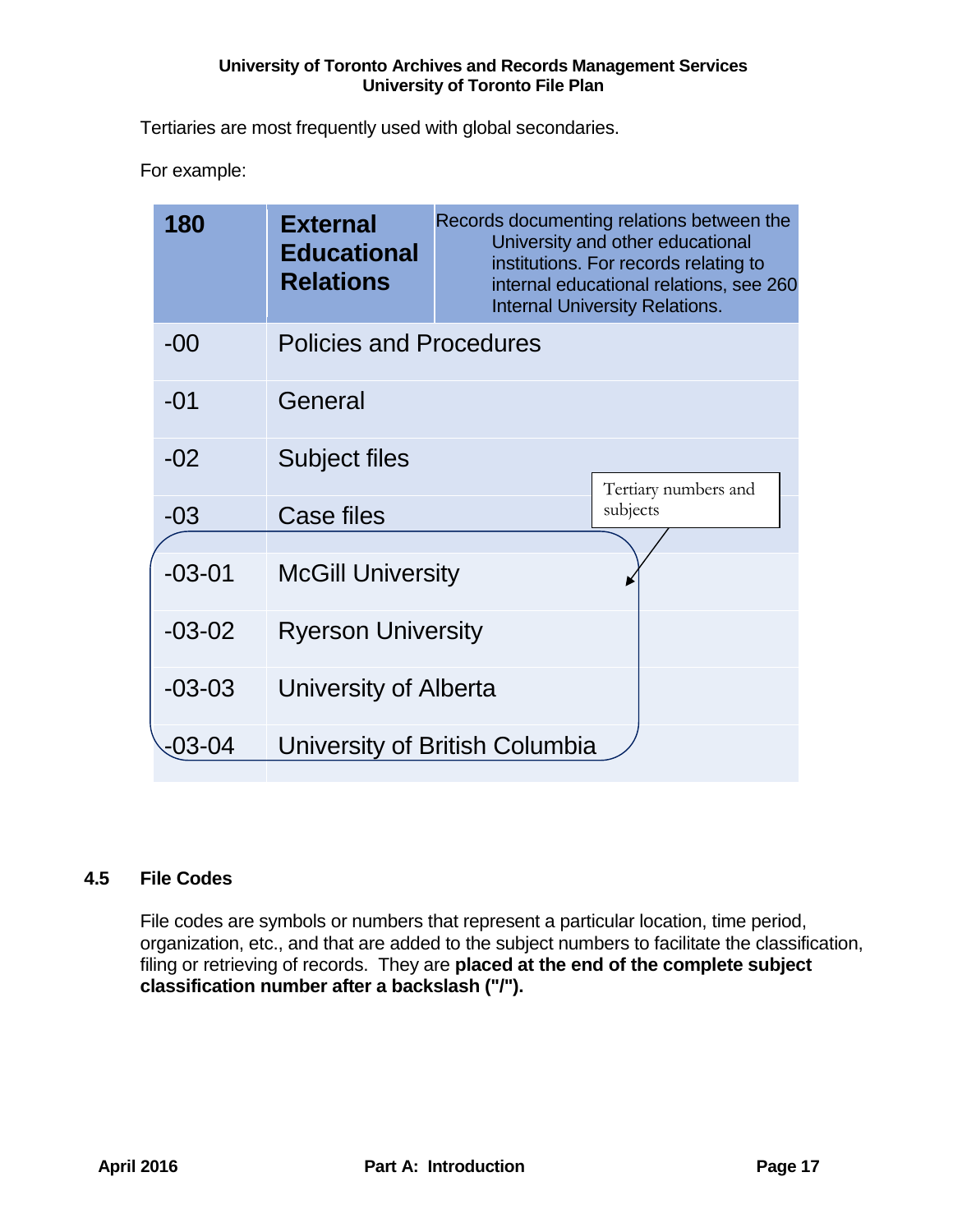# For example:

A)

|            | 710        | <b>Accounts</b><br><b>Payable</b> | Includes records relating to accounts<br>payable to creditors, either general<br>accounting records or supporting<br>records such as invoices, receipts and<br>other statements by name of supplier or<br>individual creditor. |  |  |  |
|------------|------------|-----------------------------------|--------------------------------------------------------------------------------------------------------------------------------------------------------------------------------------------------------------------------------|--|--|--|
|            | $-00$      | Policy and procedures             |                                                                                                                                                                                                                                |  |  |  |
|            | $-01$      | General                           |                                                                                                                                                                                                                                |  |  |  |
|            | $-02$      | Accountable advance documents     |                                                                                                                                                                                                                                |  |  |  |
|            | $-03$      | Packing slips                     |                                                                                                                                                                                                                                |  |  |  |
|            | $-04$      |                                   | Purchase card statements                                                                                                                                                                                                       |  |  |  |
|            | $-05$      | <b>Suppliers invoices</b>         |                                                                                                                                                                                                                                |  |  |  |
| File codes | FA         | Cheque registers                  |                                                                                                                                                                                                                                |  |  |  |
|            |            | Foreign drafts                    |                                                                                                                                                                                                                                |  |  |  |
|            | $-51/2014$ | Foreign drafts (2014)             |                                                                                                                                                                                                                                |  |  |  |
|            | $-51/2015$ | Foreign drafts (2015)             |                                                                                                                                                                                                                                |  |  |  |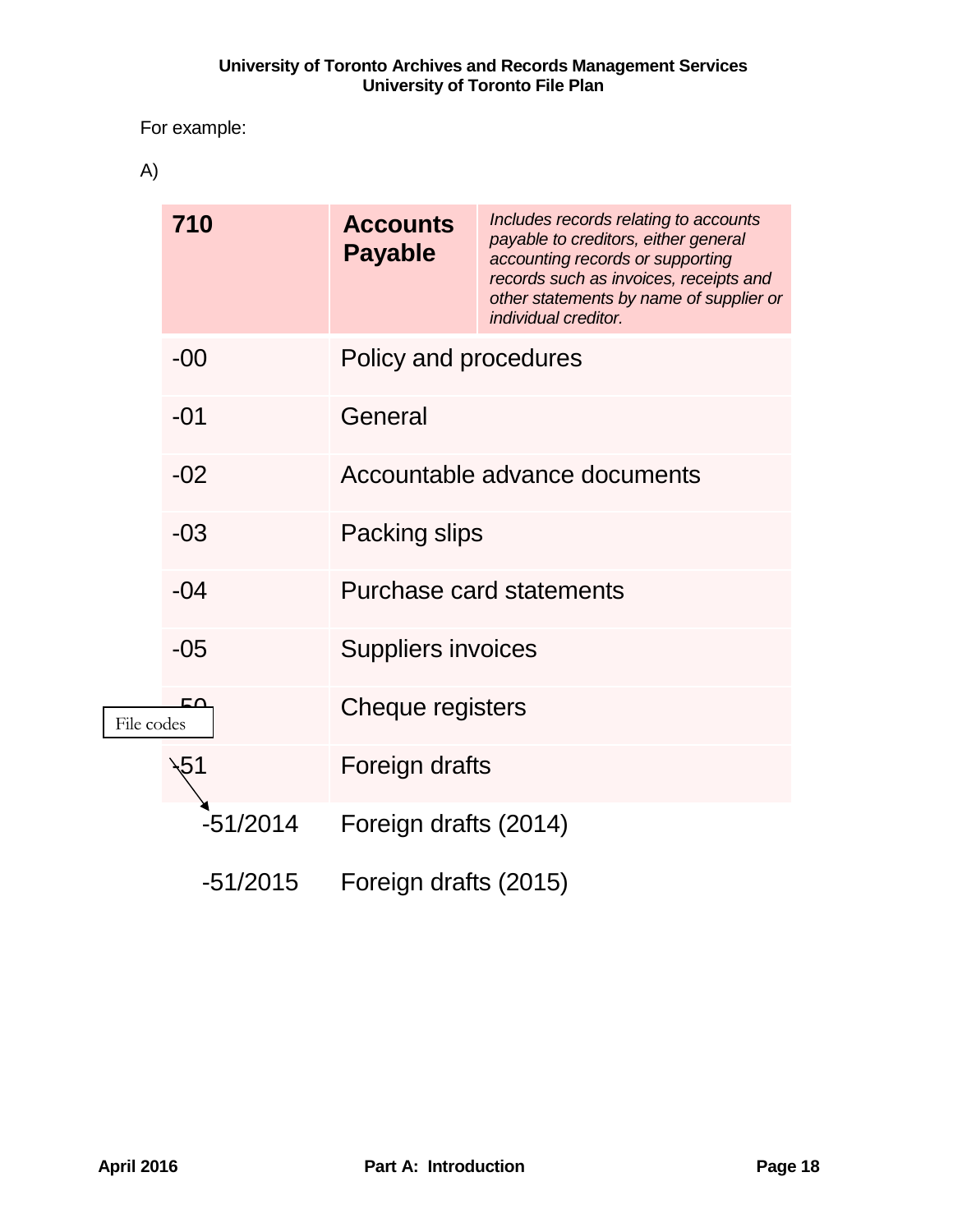| B)         |           |                             |                                                                                                                                                                                                                                                                                                                                     |  |  |  |
|------------|-----------|-----------------------------|-------------------------------------------------------------------------------------------------------------------------------------------------------------------------------------------------------------------------------------------------------------------------------------------------------------------------------------|--|--|--|
|            | 820       | <b>Employees</b>            | Includes records relating to individuals in all<br>employee categories, such as signed letters<br>of offer, organizational assignment<br>information, personal information (home<br>address, citizenship/VISA, education,<br>resumes, etc.), leave requests, performance<br>appraisals, etc., not shown elsewhere in this<br>block. |  |  |  |
|            | $-00$     | Policy and procedures       |                                                                                                                                                                                                                                                                                                                                     |  |  |  |
| File codes | $-01$     | General                     |                                                                                                                                                                                                                                                                                                                                     |  |  |  |
|            | $-02$     | <b>Faculty/Librarians</b>   |                                                                                                                                                                                                                                                                                                                                     |  |  |  |
| File codes | /A-M      | Faculty surnames A to M     |                                                                                                                                                                                                                                                                                                                                     |  |  |  |
|            | $-02/N-Z$ | Faculty surnames N to Z     |                                                                                                                                                                                                                                                                                                                                     |  |  |  |
|            | $-03$     | <b>Administrative Staff</b> |                                                                                                                                                                                                                                                                                                                                     |  |  |  |
|            | $-04$     | <b>Unionized Employees</b>  |                                                                                                                                                                                                                                                                                                                                     |  |  |  |
|            | $-05$     | <b>Teaching Assistants</b>  |                                                                                                                                                                                                                                                                                                                                     |  |  |  |
|            | $-06$     | Casual                      |                                                                                                                                                                                                                                                                                                                                     |  |  |  |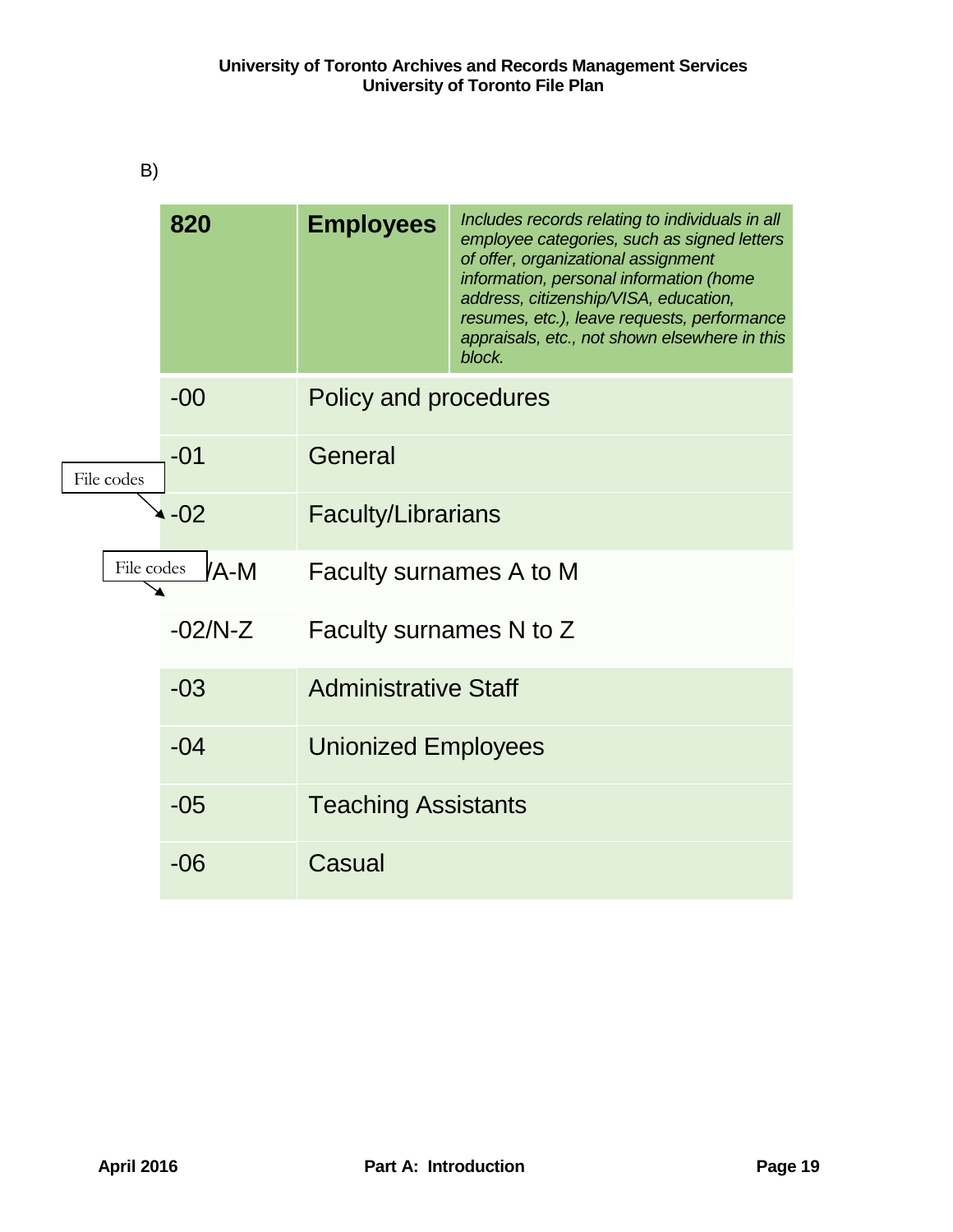

The File Plan distributed by UTARMS contains no file codes. University offices are free to design file codes according to their own operational needs and requirements.

Offices are encouraged to consider carefully the impact of filing practices (e.g. the assignment of file codes) on ease of retrieval and separability for final disposition.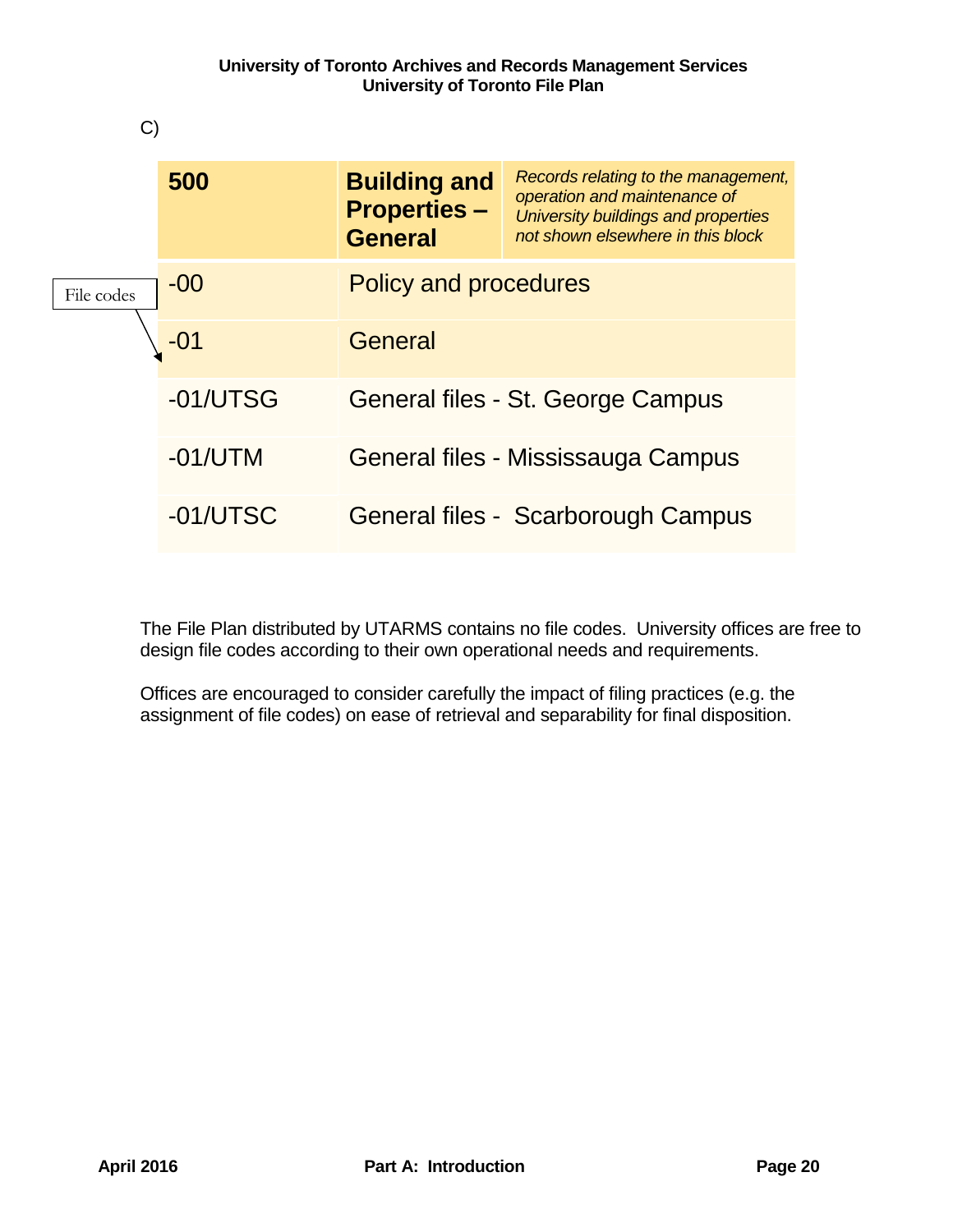# <span id="page-20-0"></span>**5.0 INDEX**

Part C. of the File Plan is an alphabetical **Index** that includes all primary and some secondary subjects. It also contains cross-references to related primary subjects.

Users of the File Plan are encouraged to amend the index as needed to include terms of their own choice and additional cross-references.

# <span id="page-20-1"></span>**6.0 RETENTION AND DISPOSITION INFORMATION**

The File Plan includes retention and disposition requirements. These have been developed and approved by the University Archivist, the Chair of the Presidential Advisory Committee on Archives and Records Management (PACARM) and the appropriate Divisional authority. The File Plan indicates the active and semi-active retention periods, and the final disposition of the records identified.

## IMPORTANT NOTES:

# **Finance and Human Resources**

The retention periods identified in the Finance and Human Resources sections of the File Plan are the **minimum, legally-prescribed** time periods during which records must be retained.

Records in the Finance and Human Resources sections of the File Plan are of legal and fiscal value and, consequently, the retention of these records is required by law. It is a violation of applicable laws to destroy records prior to the established date.

Equally important is the fact that it could be detrimental to the interests of the University to keep records longer than legally required.

For these reasons, University offices are encouraged to apply the retention and disposition information in the File Plan accurately and consistently.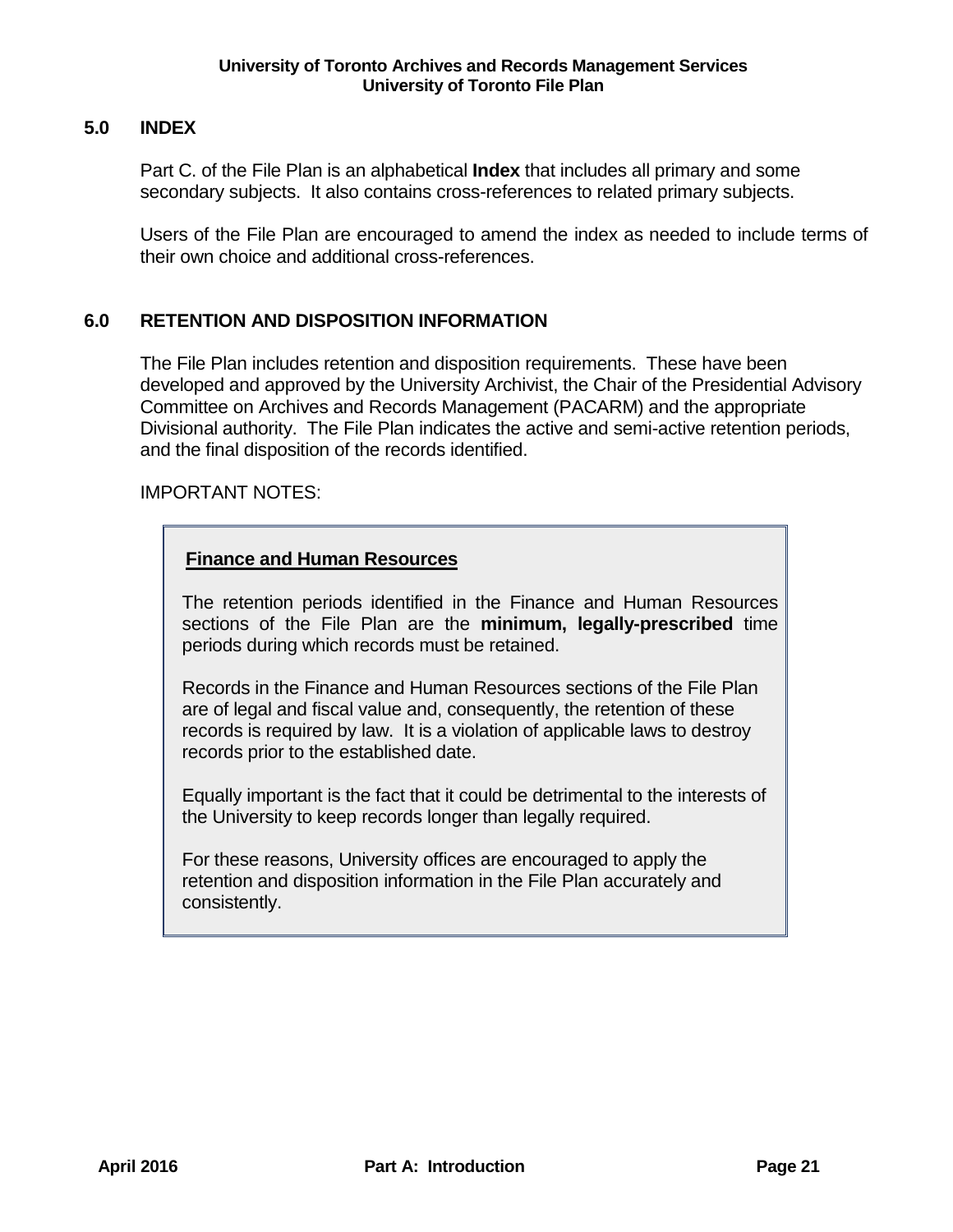# **Administration, Buildings and Properties, and Equipment and Supplies**

The retention periods for the Administration, Buildings and Properties, and Equipment and Supplies sections of the File Plan are based on the operational needs of offices. These records typically are not of fiscal or legal value.

There may be cases where an office would prefer to dispose of these records earlier or retain them longer. Often these changes can be accommodated, given that the records are not of fiscal or legal value. Offices should contact UTARMS with their proposed changes so that a formal retention schedule which incorporates these changes can be developed. Failure to formalize any changes to the established retention schedule can be seen as suspicious actions in a legal proceeding.

# <span id="page-21-0"></span>**6.1 Determining retention periods and final dispositions**

| <b>File</b><br>Code | <b>Record Series</b>               | <b>Description</b>                                                                                                                                    | <b>Active</b>            | Semi<br><b>Active</b> | <b>Final</b><br><b>Disposition</b> |
|---------------------|------------------------------------|-------------------------------------------------------------------------------------------------------------------------------------------------------|--------------------------|-----------------------|------------------------------------|
| 100                 | <b>Administration</b><br>- General | Records relating generally to administration not shown elsewhere<br>in this block.                                                                    |                          |                       |                                    |
| $-00$               | Policies and<br><b>Procedures</b>  | records associated with<br>general administration that<br>relate to policy and<br>procedures;                                                         | $\mathcal C$             | $\overline{2}$        | D                                  |
| $-01$               | General                            | records associated with<br>administration that are of a<br>general nature or of too low a<br>volume to justify the creation<br>of separate secondary; | $\mathsf{C}$             | $\mathcal{P}$         | D                                  |
| $-02$               | <b>Subject files</b>               | records associated with<br>administration that relate to<br>particular subjects and are<br>arranged according to<br>general information content.      | C                        | $\overline{2}$        | D<br>Disposition                   |
|                     |                                    |                                                                                                                                                       | <b>Retention Periods</b> |                       |                                    |

Retention periods and final disposition of each file are listed in three columns on the right side of each page of the File Plan: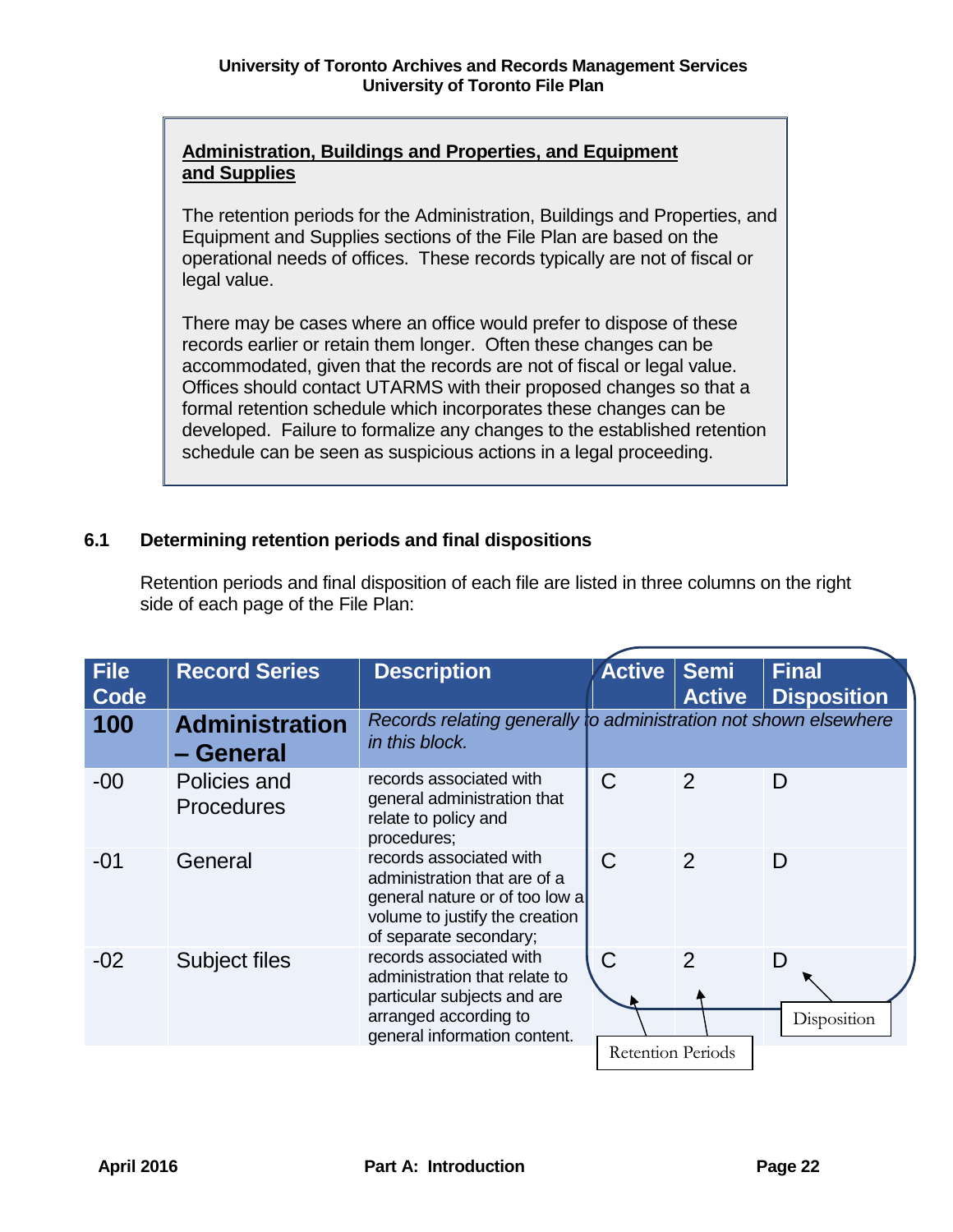The File Plan indicates the active and semi-active retention periods and final disposition of each file, i.e. for each secondary or tertiary file subject.

For example:

| File<br>Code | <b>Record Series</b>                | <b>Description</b>                                                                                                                                                                                                                  | <b>Active</b> | <b>Semi</b><br><b>Active</b> | <b>Final</b><br><b>Disposition</b> |  |  |  |
|--------------|-------------------------------------|-------------------------------------------------------------------------------------------------------------------------------------------------------------------------------------------------------------------------------------|---------------|------------------------------|------------------------------------|--|--|--|
|              |                                     |                                                                                                                                                                                                                                     |               |                              |                                    |  |  |  |
| 750          | <b>Purchasing</b>                   | Consists of records relating to the acquisition of goods<br>and services, including general records and supporting<br>documentation and records pertaining to duties and<br>taxes related to the acquisition of goods and services. |               |                              |                                    |  |  |  |
| $-00$        | Policy and<br>procedures            |                                                                                                                                                                                                                                     | S             |                              | A                                  |  |  |  |
| -01          | General                             |                                                                                                                                                                                                                                     | S             |                              | A                                  |  |  |  |
| $-02$        | Purchase orders                     |                                                                                                                                                                                                                                     |               |                              |                                    |  |  |  |
| -01          | Purchase orders<br>– (external)     | Purchases of goods<br>and services from<br>external vendor                                                                                                                                                                          | C             | 1                            | D                                  |  |  |  |
|              | -02 Purchase orders<br>– (internal) | E.g. University Stores<br>and Connaught<br><b>Medical Research</b>                                                                                                                                                                  | C             | 1                            | D                                  |  |  |  |
| -50          | Brokerage and<br>traffic invoices   |                                                                                                                                                                                                                                     | C             | 6                            | D                                  |  |  |  |

The following formula assists in determining the total retention period of a file:

## **active + semi-active = total retention**

For instance, due to the Income Tax Act, many financial source records have a retention period that is listed as follows: C, 6, D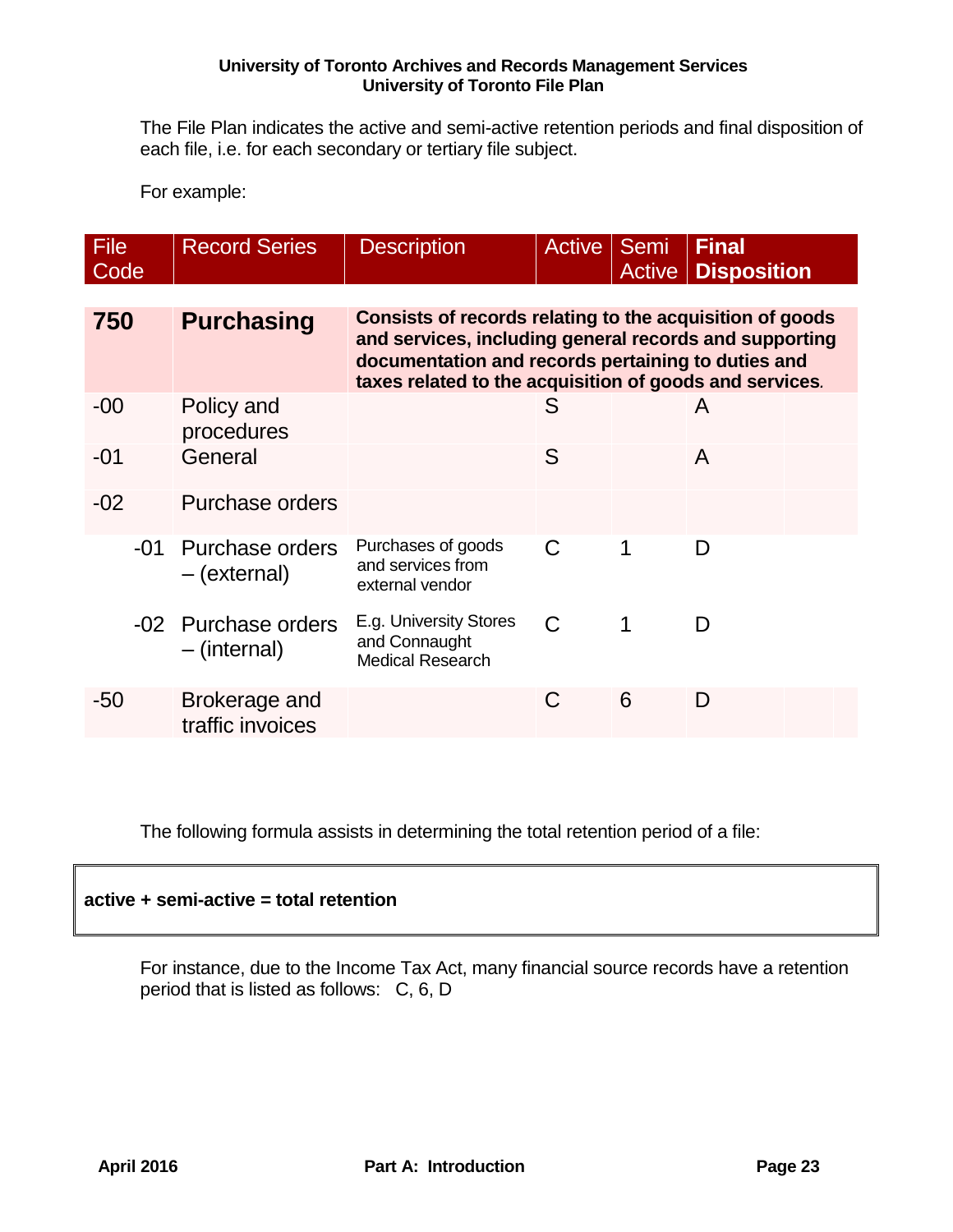This means that the records must be retained for a period of " $C + 6$ ", or six years after the current year (C), after which they must be destroyed (D).

The following is a complete list of abbreviations that must be understood in order to interpret the File Plan.

## **List of Abbreviations:**

- **S = until superseded or obsolete**
- **C = current year plus ... years**
- **T = end of term (e.g. of contract) plus ... years**
- **A = for archival selection**
- **D = destroy**

Any retention periods and final dispositions not listed in the body of the File Plan are as follows:

| 100    | <b>Administration</b><br>- General | Records relating generally to administration not<br>shown elsewhere in this block. |                                |   |
|--------|------------------------------------|------------------------------------------------------------------------------------|--------------------------------|---|
| $-001$ | Policies and<br><b>Procedures</b>  |                                                                                    | $\mathbb{C}$<br>$\overline{2}$ | D |

| 500   | <b>Building and</b><br><b>Properties-</b><br><b>General</b> | <b>Records relating to the management, operation</b><br>and maintenance of University buildings and<br>properties not shown elsewhere in this block. |              |               |   |  |  |
|-------|-------------------------------------------------------------|------------------------------------------------------------------------------------------------------------------------------------------------------|--------------|---------------|---|--|--|
| $-00$ | <b>Policies and</b><br><b>Procedures</b>                    |                                                                                                                                                      | $\mathbb{C}$ | $\mathcal{P}$ | D |  |  |

| 600   | <b>Equipment</b><br>and Supplies -<br><b>General</b> | Records relating to the overall administration of<br>equipment and supplies not shown elsewhere<br>in this block. |        |               |   |  |
|-------|------------------------------------------------------|-------------------------------------------------------------------------------------------------------------------|--------|---------------|---|--|
| $-00$ | Policies and<br><b>Procedures</b>                    |                                                                                                                   | $\cap$ | $\mathcal{L}$ | D |  |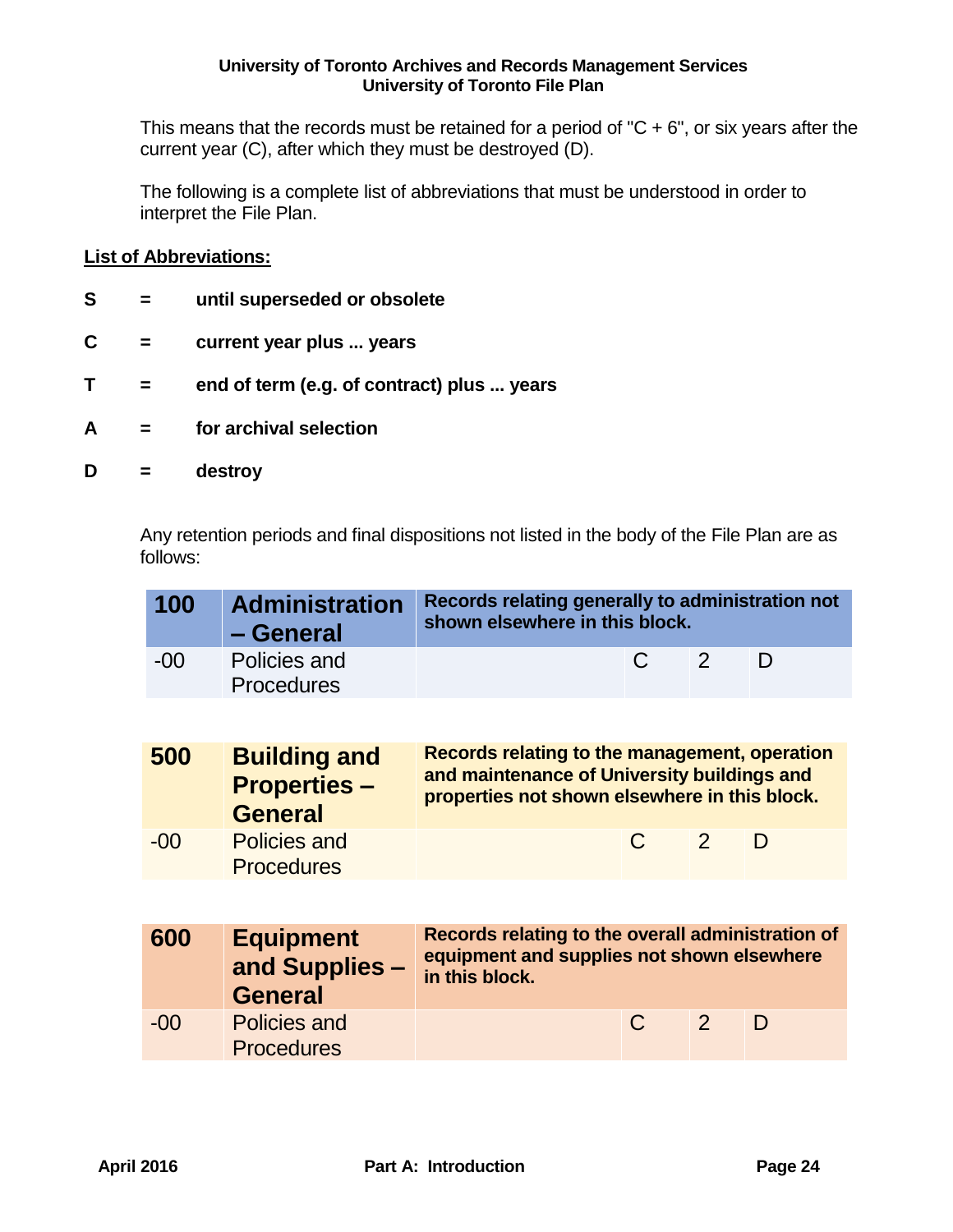In other words, the retention and disposition for all records in the Administration, Buildings and Properties, and Equipment and Supplies main subject groups is: active until superseded then inactive for two years, or current year plus 2 years, and then destroyed -- **unless stated otherwise in the body of the File Plan**.

## <span id="page-24-0"></span>**6.2 Storage and disposal of semi-active and inactive records**

Depending on space considerations and operational requirements, University offices can determine how long to keep records in their offices, and when/whether to send semi-active records to off-site storage.

The physical location of records does not affect the retention periods and final dispositions indicated in the File Plan. These must be respected regardless of where the records are kept.

Offices wishing to use the University's preferred vendor for off-site storage (Pierce Leahy) can continue to do so in accordance with the procedures and conditions stipulated in section 5.3 and appendix 'C' of the Records Management Manual.

For information on procedures for disposal of inactive records, and the use of the University's preferred vendor for records destruction (Shred-It), see section 6 and appendix 'D' of the Records Management Manual.

# <span id="page-24-1"></span>**7.0 ADDING CUSTOM DESCRIPTIVE ELEMENTS**

# <span id="page-24-2"></span>**7.1 Policy**

The File Plan has been generated within a table-format that allows for offices to add custom elements. Space has been provided within each primary to allow for further description of secondaries.

| File<br>Code | <b>Record Series</b>     | <b>Description</b>                                                                                                                                                       | Active Semi |             | <b>Final</b><br><b>Active   Disposition</b> |  |
|--------------|--------------------------|--------------------------------------------------------------------------------------------------------------------------------------------------------------------------|-------------|-------------|---------------------------------------------|--|
| 750          | <b>Purchasing</b>        | Consists of records relating to the acquisition of goods<br>and services, including general records and supporting<br>documentation and records pertaining to duties and |             |             |                                             |  |
|              |                          | taxes related to the acquisition of goods and services.                                                                                                                  |             |             |                                             |  |
| $-00$        | Policy and<br>procedures |                                                                                                                                                                          |             |             | A                                           |  |
| $-01$        | General                  |                                                                                                                                                                          | S           |             | A                                           |  |
| $-02$        | Purchase orders          |                                                                                                                                                                          |             | description | Space for further                           |  |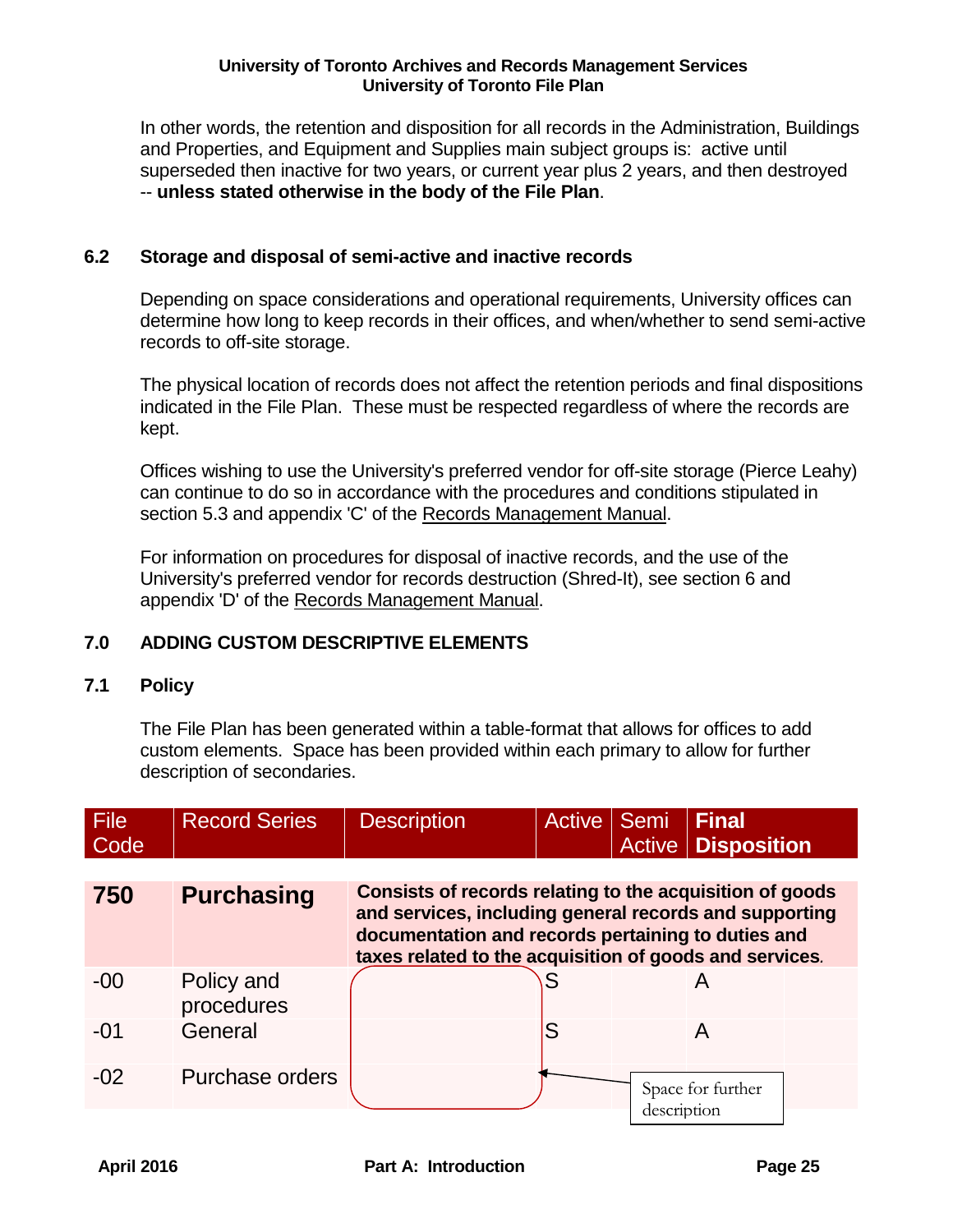# <span id="page-25-0"></span>**7.2 Other elements**

Two other elements are provided within the table of the File Plan. "**R**" represents a space for users to indicate Responsibility –either the unit with the office who is in charge of keeping the record, or even an individual who is in charge of storing a record. "**F**" stands for format, meaning the official record should exist in either electronic or paper format. All other copies should be considered convenience copies only and can be destroyed when no longer needed. Please note, retention rules are the same whether the official copy is electronic or paper.

| <b>File</b><br>Code | <b>Record Series</b>               | Description   Active   Semi   Final                                                |               |                | <b>Active   Disposition</b> | R      | F |
|---------------------|------------------------------------|------------------------------------------------------------------------------------|---------------|----------------|-----------------------------|--------|---|
| 100                 | <b>Administration</b><br>- General | Records relating generally to administration not<br>shown elsewhere in this block. |               |                |                             |        |   |
| $-00$               | Policies and<br><b>Procedures</b>  |                                                                                    |               | 2              | D                           |        |   |
| $-01$               | General                            |                                                                                    | $\mathcal{C}$ | $\overline{2}$ | D                           |        |   |
|                     |                                    |                                                                                    |               |                | Responsibility              | Format |   |

# <span id="page-25-1"></span>**8.0 MODIFYING THE FILE PLAN**

## <span id="page-25-2"></span>**8.1 Policy**

For reasons of consistency and accuracy, it is essential that revisions to the File Plan be co-ordinated and distributed centrally by UTARMS.

# <span id="page-25-3"></span>**8.2 General Procedures**

## **Central offices** may:

1. Revise retention and disposition information relating to records as detailed in Finance 700-799 and Human Resources 800-899 in consultation with UTARMS

2. Revise primary and secondary subjects relating to records as detailed in Finance 700- 799 and Human Resources 800-899 in consultation with the UTARMS.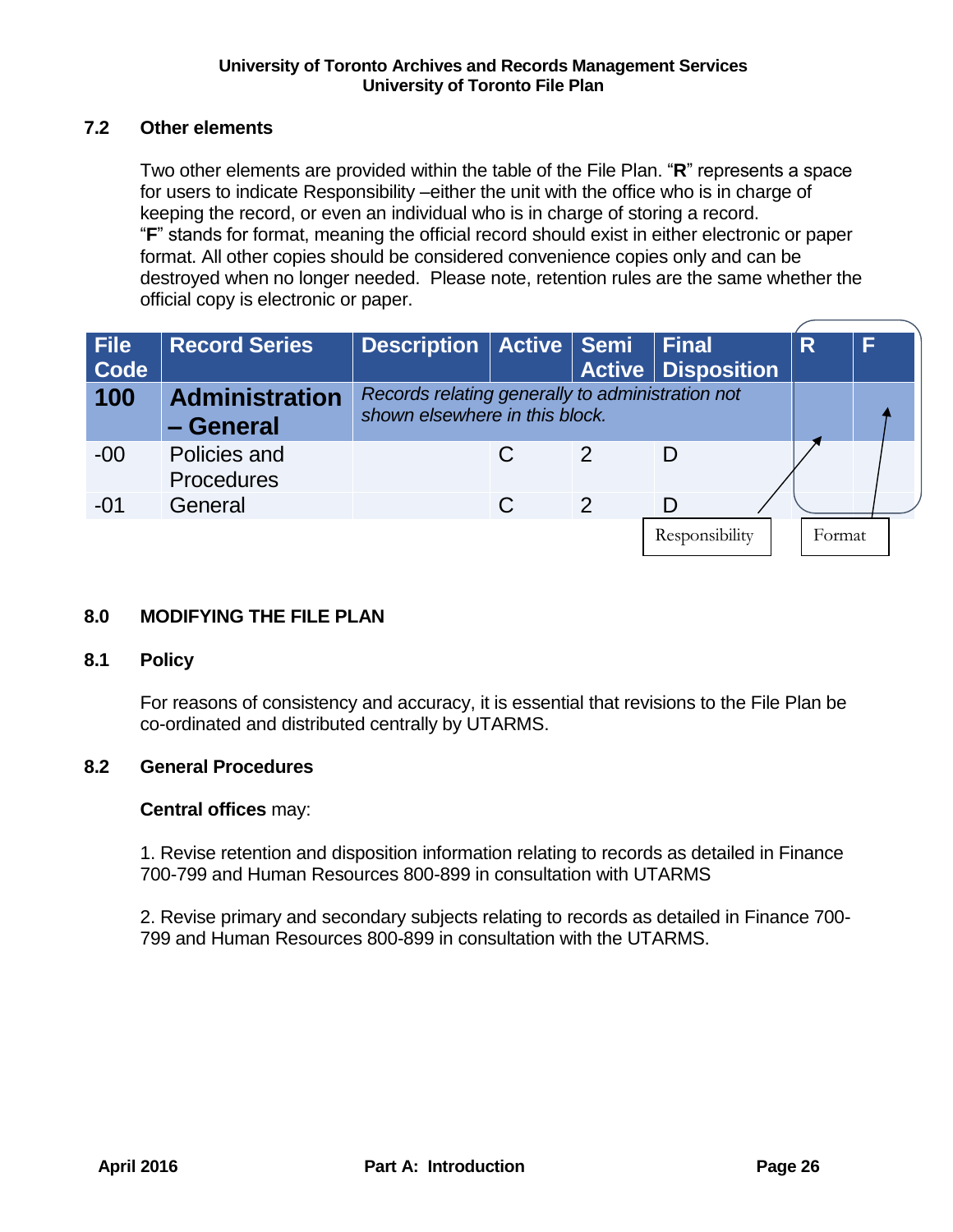## **Decentralized offices** may:

1. Add tertiary subjects (without changing existing ones), create all file codes, add terms to the index, and add additional cross-references;

2. Combine secondaries within a primary where retention and disposition for the secondaries is the same;

3. Develop file plans for **operational records** (Part B, Section 2 of File Plan)

## <span id="page-26-0"></span>**8.3 Summary of Decentralized Offices' Responsibilities**

Decentralized offices:

1. May develop classification schemes for their **operational records** (Part B, Section 2 of File Plan) including the establishment of primary, secondary and tertiary subjects, and file codes to reflect their unique filing requirements.

2. May recommend revisions to the University File Plan by contacting UTARMS

3. Will contact UTARMS to arrange for training.

## <span id="page-26-1"></span>**8.4 Summary of UTARMS' Responsibilities**

## **UTARMS:**

1. Maintains, edits and revises the File Plan in consultation with University offices.

2. Presents all recommended revisions to the File Plan's retention and disposition periods to the Presidential Advisory Committee on Archives and Records Management for approval.

3. Produces and distributes copies of all revisions to File Plan subscribers.

4. Conducts training sessions on the adoption and use of the File Plan by university offices.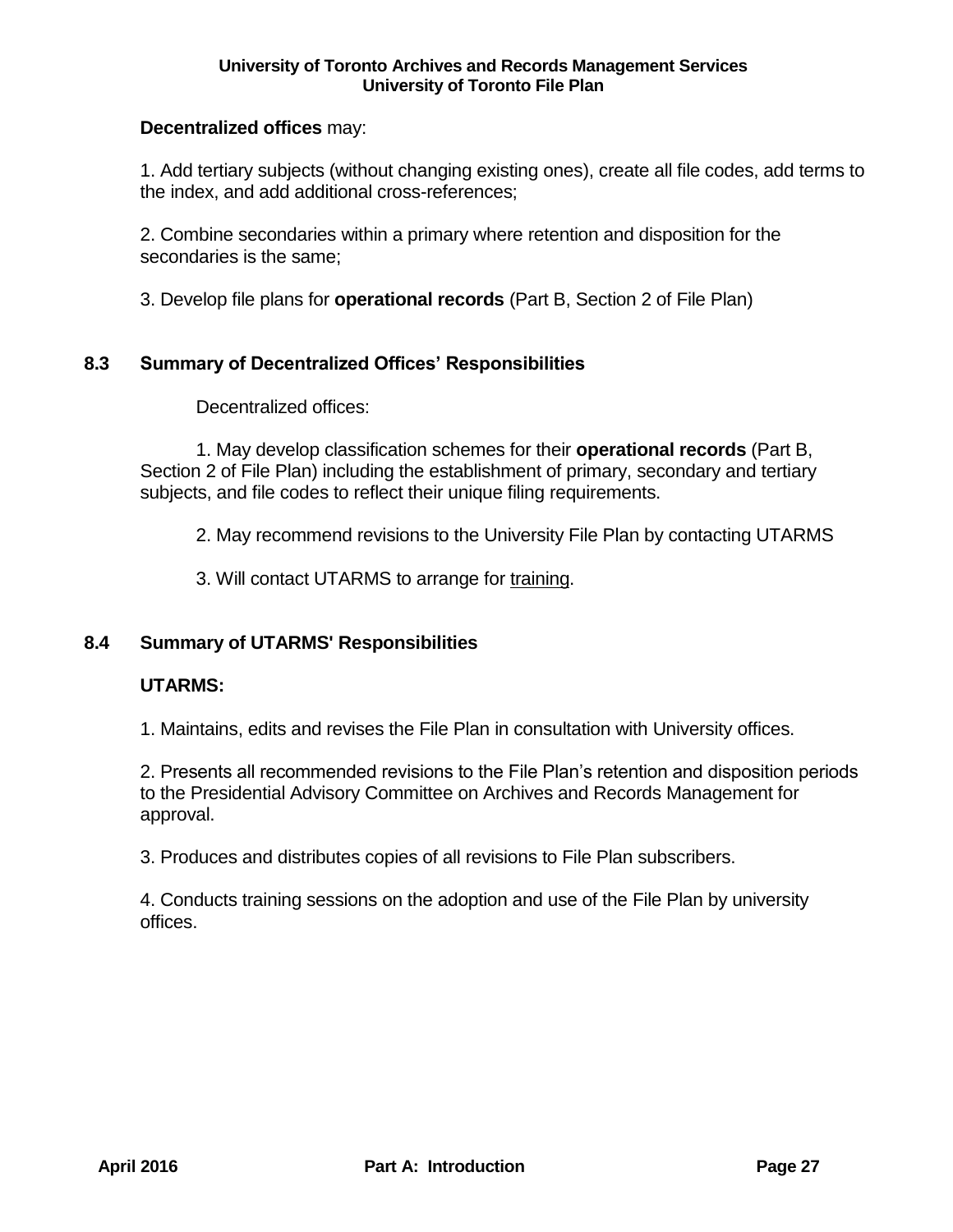# <span id="page-27-0"></span>**8.5 Summary of Central Offices' Responsibilities**

## **The Office of the Controller:**

- 1. Informs UTARMS of any changes to financial record-keeping that will affect the File Plan. This includes the creation or deletion of primary or secondary subjects relating to financial records, changes to retention or disposition, and record holder status
- 2. Arranges for training

## **The Human Resources Office**

- 1. Informs UTARMS of any changes to the **Human Resources Information System** including the addition or deletion of documents and changes to retention, disposal or record holder status that will affect the Human Resources section of the File Plan.
- 2. Arranges for training

# <span id="page-27-1"></span>**9.0 IMPLEMENTATION AND MAINTENANCE**

## <span id="page-27-2"></span>**9.1 Deciding Whether to Implement the File Plan**

Adoption of the University File Plan is not mandatory. However, the retention periods and final dispositions of the records in the Finance and Human Resources main subject groups **are mandatory**. Offices can choose to develop their own file plans but UTARMS will not be able to provide support to individual office file plans for administrative records.

## <span id="page-27-3"></span>**9.2 Implementation of the File Plan**

Before implementing the University File Plan, it is essential to have the support of senior management and other staff. The successful implementation and maintenance of a file plan requires the support and co-operation of everyone in the office.

Once an office agrees as a group to implement the File Plan, an implementation date must be selected. From this "day-forward" date the University File Plan will be utilized. Records managed by the old file classification system (where one exists) should not be converted to the University File Plan. Rather, the old system should be maintained concurrently with the new File Plan until the records in the old system can be either destroyed, sent to offsite storage or to the University Archives.

Procedures should also be developed to ensure that there is centralized control of the File Plan. Only designated people should be authorized to create new files, create new tertiaries, amend the index, etc.